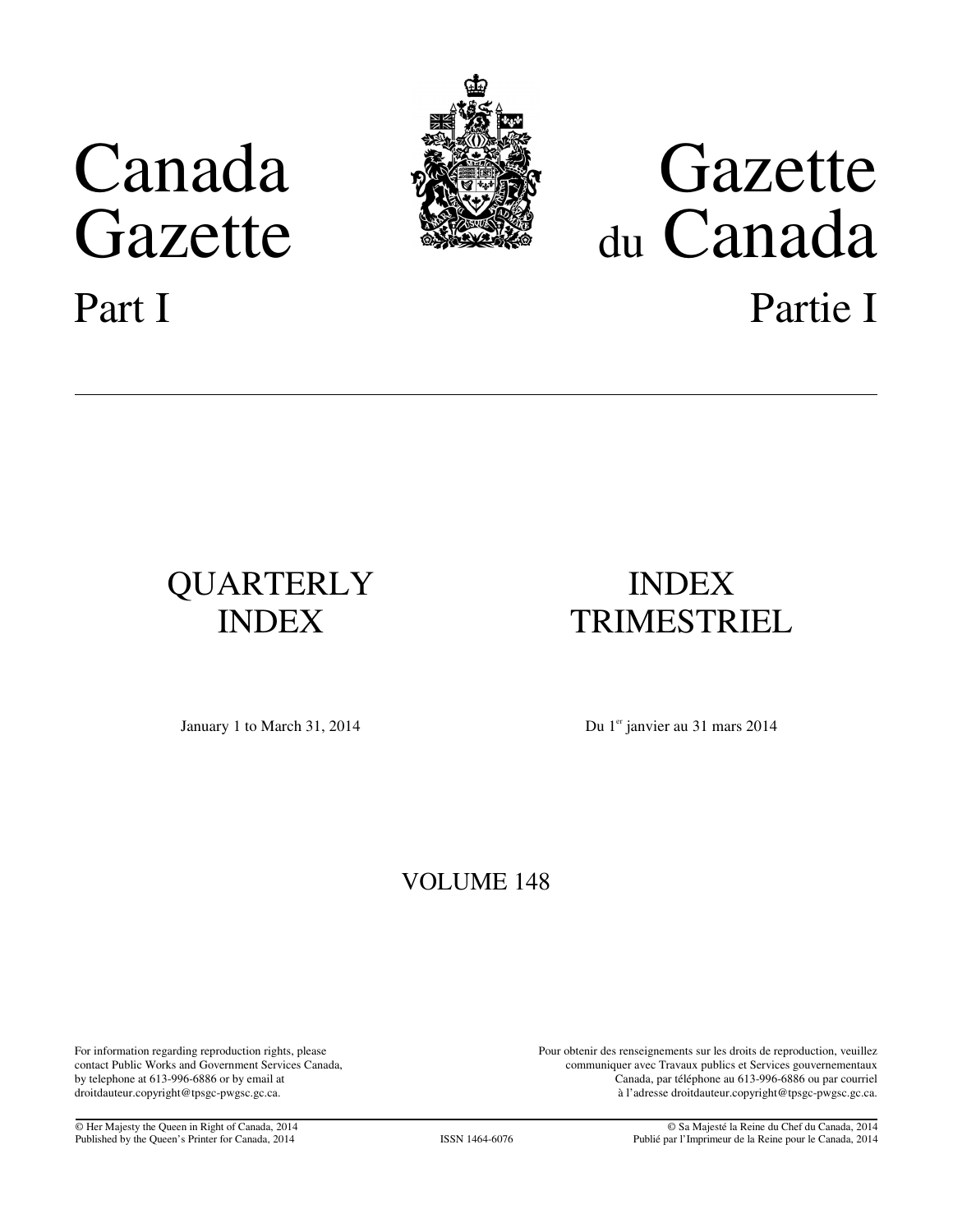#### **TABLE OF CONTENTS**

#### **TABLE DES MATIÈRES**

#### **[COMMISSIONS](#page-2-0)**

| Canadian Radio-television and Telecommunications |  |
|--------------------------------------------------|--|
|                                                  |  |
|                                                  |  |
|                                                  |  |
|                                                  |  |
|                                                  |  |
|                                                  |  |

|--|--|

#### **[GOVERNMENT NOTICES](#page-3-0)**

|                               | 3             |
|-------------------------------|---------------|
|                               | 3             |
|                               | $\mathcal{F}$ |
|                               | 3             |
|                               | 3             |
|                               | .5            |
|                               |               |
|                               | 6             |
|                               |               |
|                               | 6             |
|                               | 6             |
|                               | 6             |
| <b>MISCELLANEOUS NOTICES </b> | 6             |
|                               |               |
|                               | 7             |
|                               | 7             |

#### **[COMMISSIONS](#page-13-0)**

| Agence canadienne d'inspection des aliments            | 12 |
|--------------------------------------------------------|----|
| Agence des services frontaliers du Canada              | 12 |
|                                                        | 12 |
|                                                        | 12 |
| Conseil d'examen du prix des médicaments brevetés      | 12 |
| Conseil de la radiodiffusion et des télécommunications |    |
|                                                        | 12 |
|                                                        | 12 |
|                                                        | 12 |
| Tribunal canadien du commerce extérieur                | 12 |
|                                                        | 13 |
|                                                        | 13 |
|                                                        |    |
| <b>RÉSIDENCE DU GOUVERNEUR GÉNÉRAL </b>                | 14 |
| <b>AVIS DU GOUVERNEMENT</b>                            |    |
|                                                        | 10 |
|                                                        | 10 |
|                                                        | 10 |
|                                                        | 10 |
|                                                        | 10 |
|                                                        | 11 |
|                                                        | 11 |
|                                                        | 11 |
|                                                        | 11 |
|                                                        | 11 |
|                                                        | 11 |
|                                                        | 11 |
|                                                        | 11 |
|                                                        |    |
|                                                        | 12 |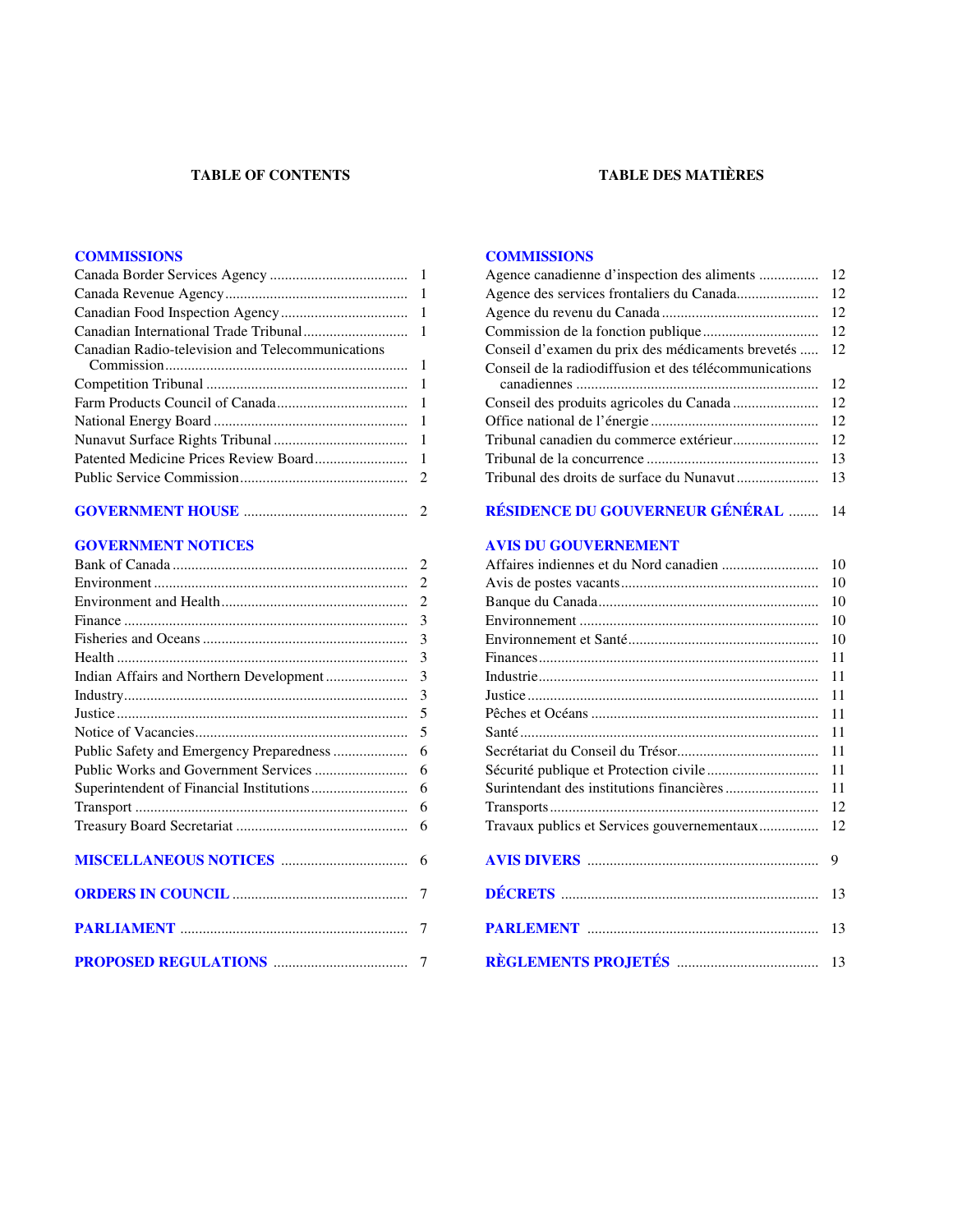## **Index**

<span id="page-2-0"></span> $\overline{a}$ This Quarterly Index of the *Canada Gazette* covers issues 1 to 13. For reference purposes, the date and page numbers of these issues are set out below.

| Volume | <b>Number</b> | Date              | Pages      |
|--------|---------------|-------------------|------------|
| 148    | 1             | <b>January 4</b>  | 1 to 24    |
| 148    | 2             | January 11        | 25 to 46   |
| 148    | 3             | January 18        | 47 to 86   |
| 148    | 4             | January 25        | 87 to 158  |
| 148    | 5             | February 1        | 159 to 178 |
| 148    | 6             | <b>February 8</b> | 179 to 296 |
| 148    | 7             | February 15       | 297 to 468 |
| 148    | 8             | February 22       | 469 to 536 |
| 148    | 9             | March 1           | 537 to 570 |
| 148    | 10            | March 8           | 571 to 608 |
| 148    | 11            | March 15          | 609 to 650 |
| 148    | 12            | March 22          | 651 to 706 |
| 148    | 13            | March 29          | 707 to 776 |

| <b>COMMISSIONS</b>                                                                       |
|------------------------------------------------------------------------------------------|
| <b>Canada Border Services Agency</b>                                                     |
| Special Import Measures Act                                                              |
| Certain liquid dielectric transformers — Decision<br>626                                 |
| 167                                                                                      |
| <b>Canada Revenue Agency</b>                                                             |
| <b>Income Tax Act</b>                                                                    |
| Revocation of registration of charities 5, 74, 111, 308,<br>512, 554, 580, 627, 694, 755 |
| <b>Canadian Food Inspection Agency</b>                                                   |
| Canadian Food Inspection Agency Act                                                      |
| Notice Amending the Canadian Food Inspection Agency                                      |
| 628                                                                                      |
| <b>Canadian International Trade Tribunal</b>                                             |
| 631                                                                                      |
| 5                                                                                        |
| Communications, detection and fibre optics — Inquiry<br>514                              |
| Communications, photographic, mapping, printing and                                      |
| 309                                                                                      |
| Educational and training services - Determination<br>112                                 |
| Hot-rolled carbon steel plate - Commencement of                                          |
| 168                                                                                      |
| Hot-rolled carbon steel plate and high-strength low-alloy                                |
| 77                                                                                       |
| Industrial equipment                                                                     |
|                                                                                          |
| 580                                                                                      |
| Information processing and related telecommunications                                    |
|                                                                                          |
| Liquid dielectric transformers - Commencement of                                         |
| 696                                                                                      |
| Mattress innerspring units                                                               |
| 169                                                                                      |
| 699                                                                                      |
| 309                                                                                      |
| 76                                                                                       |
| 111                                                                                      |
| 112                                                                                      |
| 167                                                                                      |
| 513                                                                                      |
| 555                                                                                      |

|                                                          | 629 |
|----------------------------------------------------------|-----|
|                                                          | 630 |
| Professional, administrative and management support      |     |
|                                                          |     |
|                                                          | 580 |
|                                                          | -6  |
|                                                          | 78  |
| <b>Canadian Radio-television and Telecommunications</b>  |     |
| <b>Commission</b>                                        |     |
|                                                          |     |
| 582, 633, 700                                            |     |
| Decisions                                                |     |
| 2013-712, 2013-713, 2013-715 to 2013-723, 2013-736 to    |     |
| 2013-740, 2013-742, 2013-743, 2013-745 and               |     |
|                                                          | 9   |
|                                                          | 79  |
|                                                          | 115 |
| 2014-15 to 2014-17, 2014-19 to 2014-21 and 2014-23       | 172 |
| 2014-24, 2014-25, 2014-29, 2014-30, 2014-34 and          |     |
|                                                          | 217 |
| 2014-36, 2014-38, 2014-40, 2014-41, 2014-43, 2014-48     |     |
|                                                          | 312 |
|                                                          | 517 |
|                                                          | 557 |
| 2014-78, 2014-80, 2014-81, 2014-83 and 2014-94           | 588 |
| 2014-95, 2014-97, 2014-98 and 2014-104 to 2014-106       | 636 |
| 2014-107 to 2014-111, 2014-113 and 2014-115 to           |     |
|                                                          | 701 |
| 2014-121, 2014-123 to 2014-125, 2014-129 and             |     |
|                                                          |     |
|                                                          |     |
| 212, 310, 515, 556, 581, 632, 699, 758                   |     |
| Notices of consultation                                  |     |
|                                                          | 8   |
|                                                          | 214 |
|                                                          | 311 |
|                                                          | 515 |
|                                                          | 582 |
|                                                          | 633 |
| 2014-120, 2014-122 and 2014-126 to 2014-128              | 759 |
| Order                                                    |     |
|                                                          | 588 |
|                                                          |     |
| 213, 310, 515, 556, 581, 632, 700, 759                   |     |
| <b>Competition Tribunal</b>                              |     |
| Competition Act                                          |     |
|                                                          |     |
| <b>Farm Products Council of Canada</b>                   |     |
| Farm Products Agencies Act                               |     |
| Notice of public hearings as part of an inquiry into the |     |
| merits of establishing a Canadian strawberry             |     |
|                                                          | 517 |
| <b>National Energy Board</b>                             |     |
| Freepoint Commodities LLC — Application to export        |     |
|                                                          | 31  |
| <b>Nunavut Surface Rights Tribunal</b>                   |     |
| Nunavut Waters and Nunavut Surface Rights Tribunal Act   |     |
| <b>Patented Medicine Prices Review Board</b>             | 762 |
|                                                          |     |
| Patent Act                                               |     |
|                                                          | 590 |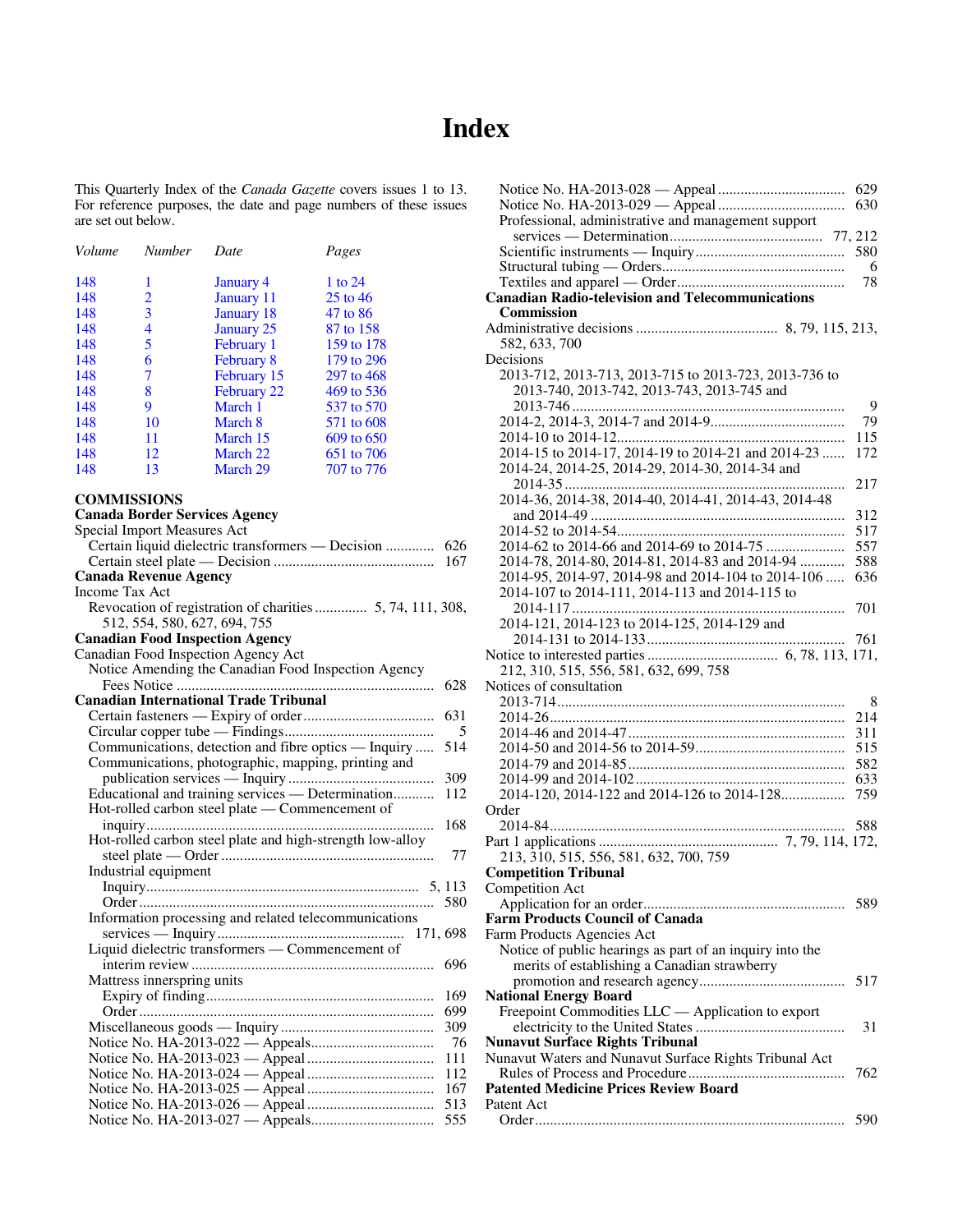#### <span id="page-3-0"></span>**Public Service Commission**

| Public Service Employment Act |     |
|-------------------------------|-----|
| Permission and leave granted  |     |
|                               | 762 |
|                               | 519 |
|                               | 80  |
|                               | 558 |
| Permission granted            |     |
|                               | 637 |
|                               | 763 |
|                               | 173 |
|                               | 638 |
|                               | 218 |
|                               | 638 |
|                               | 763 |
|                               | 559 |
|                               | 702 |
|                               | 218 |
|                               | 218 |
|                               | 173 |
|                               | 520 |
|                               |     |

#### **GOVERNMENT HOUSE**

| Canadian Heraldic Authority (The) — Approvals and   |     |
|-----------------------------------------------------|-----|
|                                                     |     |
| Canadian Heraldic Authority (The) — Grants,         |     |
|                                                     |     |
|                                                     |     |
| Most Venerable Order of the Hospital of St. John of |     |
|                                                     | 708 |
|                                                     | 88  |
|                                                     | 652 |
|                                                     |     |

#### **GOVERNMENT NOTICES**

#### **Bank of Canada Statements**

| Statement of financial position as at                     |                             |
|-----------------------------------------------------------|-----------------------------|
|                                                           | 28                          |
|                                                           | 619                         |
|                                                           | 621                         |
|                                                           | 752                         |
| <b>Environment, Dept. of the</b>                          |                             |
| Canadian Environmental Protection Act, 1999               |                             |
| Notice of time extension granted by the Minister of the   |                             |
| Environment under subsection 56(3) of the Canadian        |                             |
|                                                           | $\mathcal{D}_{\mathcal{L}}$ |
| Order 2013-87-11-02 Amending the Non-domestic             |                             |
| Substances List<br>                                       | 26                          |
| Order 2013-87-12-02 Amending the Non-domestic             |                             |
| Substances List                                           | 298                         |
| Order 2014-66-01-01 Amending the Non-domestic             |                             |
| Substances List                                           | 538                         |
| Significant New Activity Notice No. 15173a (variation to  |                             |
|                                                           | 658                         |
|                                                           | 48                          |
|                                                           | 480                         |
| Waiver of information requirements for substances and     |                             |
| living organisms (subsections $81(9)$ and $106(9)$ of the |                             |
| Canadian Environmental Protection Act, 1999) 180, 193     |                             |
| Migratory Birds Convention Act, 1994                      |                             |
|                                                           | 92                          |

| <b>Environment, Dept. of the, and Dept. of Health</b>        |     |
|--------------------------------------------------------------|-----|
| Canadian Environmental Protection Act, 1999                  |     |
| Publication after screening assessment of a substance -      |     |
| Ethanamine, 2-[4-[(1Z)-1,2-diphenyl-1-                       |     |
| butenyl]phenoxy]-N,N-dimethyl- (tamoxifen),                  |     |
| CAS RN 10540-29-1 — specified on the Domestic                |     |
| Substances List (subsection $77(1)$ of the Canadian          |     |
|                                                              | 661 |
| Publication after screening assessment of a substance —      |     |
| Ethylbenzene, CAS RN 100-41-4 — specified on the             |     |
| Domestic Substances List (subsection 77(1) of the            |     |
| Canadian Environmental Protection Act, 1999)                 | 198 |
| Publication after screening assessment of a substance -      |     |
| Furo $[3',4':6,7]$ naphtho $[2,3-d]$ -1,3-dioxol-6(5aH)-one, |     |
| 9-[[4,6-O-(1R)-ethylidene-ß-D-glucopyranosyl]oxy]-           |     |
| 5,8,8a,9-tetrahydro-5-(4-hydroxy-3,5-                        |     |
| dimethoxyphenyl)-, (5R,5aR,8aR,9S)- (etoposide),             |     |
| CAS RN 33419-42-0 — specified on the Domestic                |     |
| Substances List (paragraphs $68(b)$ and $68(c)$ of the       |     |
| Canadian Environmental Protection Act, 1999)                 | 664 |
| Publication after screening assessment of a substance -      |     |
| Hexachloroethane, CAS RN 67-72-1 - specified on              |     |
| the Domestic Substances List (subsection $77(1)$ of the      |     |
| Canadian Environmental Protection Act, 1999)                 | 201 |
| Publication after screening assessment of a substance -      |     |
| Phenol, 2-(2H-benzotriazol-2-yl)-4,6-bis(1,1-                |     |
| dimethylpropyl)- (BDTP), CAS RN 25973-55-1 -                 |     |
| specified on the Domestic Substances List                    |     |
| (subsection $77(1)$ of the Canadian Environmental            |     |
|                                                              | 93  |
| Publication after screening assessment of a substance -      |     |
| Trisiloxane, octamethyl- (MDM),                              |     |
| CAS RN 107-51-7 — specified on the Domestic                  |     |
| Substances List (subsection $77(1)$ of the Canadian          |     |
|                                                              | 710 |
| Publication after screening assessment of a substance —      |     |
| Trisiloxane, 1,1,1,5,5,5-hexamethyl-3,3-                     |     |
| bis[(trimethylsilyl)oxy]- (M4Q),                             |     |
| CAS RN $3555-47-3$ — specified on the Domestic               |     |
| Substances List (subsection $77(1)$ of the Canadian          |     |
|                                                              | 713 |
| Publication after screening assessment of a substance —      |     |
| 5,12-Naphthacenedione, 10-[(3-amino-2,3,6-trideoxy-          |     |
| a-L-lyxo-hexopyranosyl)oxy]-7,8,9,10-tetrahydro-             |     |
| 6,8,11-trihydroxy-8-(hydroxyacetyl)-1-methoxy-,              |     |
| (8S-cis)- (doxorubicin), CAS RN 23214-92-8 -                 |     |
| specified on the Domestic Substances List                    |     |
| (paragraphs 68(b) and 68(c) of the Canadian                  |     |
|                                                              | 667 |
| Publication after screening assessment of two                |     |
| substances — Cyclosporin A, CAS RN 59865-13-3,               |     |
| and Cyclosporin E, CAS RN 63798-73-2 — specified             |     |

 on the Domestic Substances List (subsection 77(1) of (paragraphs 68(b) and 68(c) of the Canadian the Canadian Environmental Protection Act, 1999)........ 670 Publication after screening assessment of 23 substances specified on the Domestic Substances List<br>(paragraphs 68(b) and 68(c) of the Canadian Environmental Protection Act, 1999).............................. 673

| Publication after screening assessment of 61 azo direct |  |
|---------------------------------------------------------|--|
| dyes and 8 azo reactive dyes specified on the Domestic  |  |
| Substances List (paragraphs $68(b)$ and (c) or          |  |
| subsection $77(1)$ of the Canadian Environmental        |  |
|                                                         |  |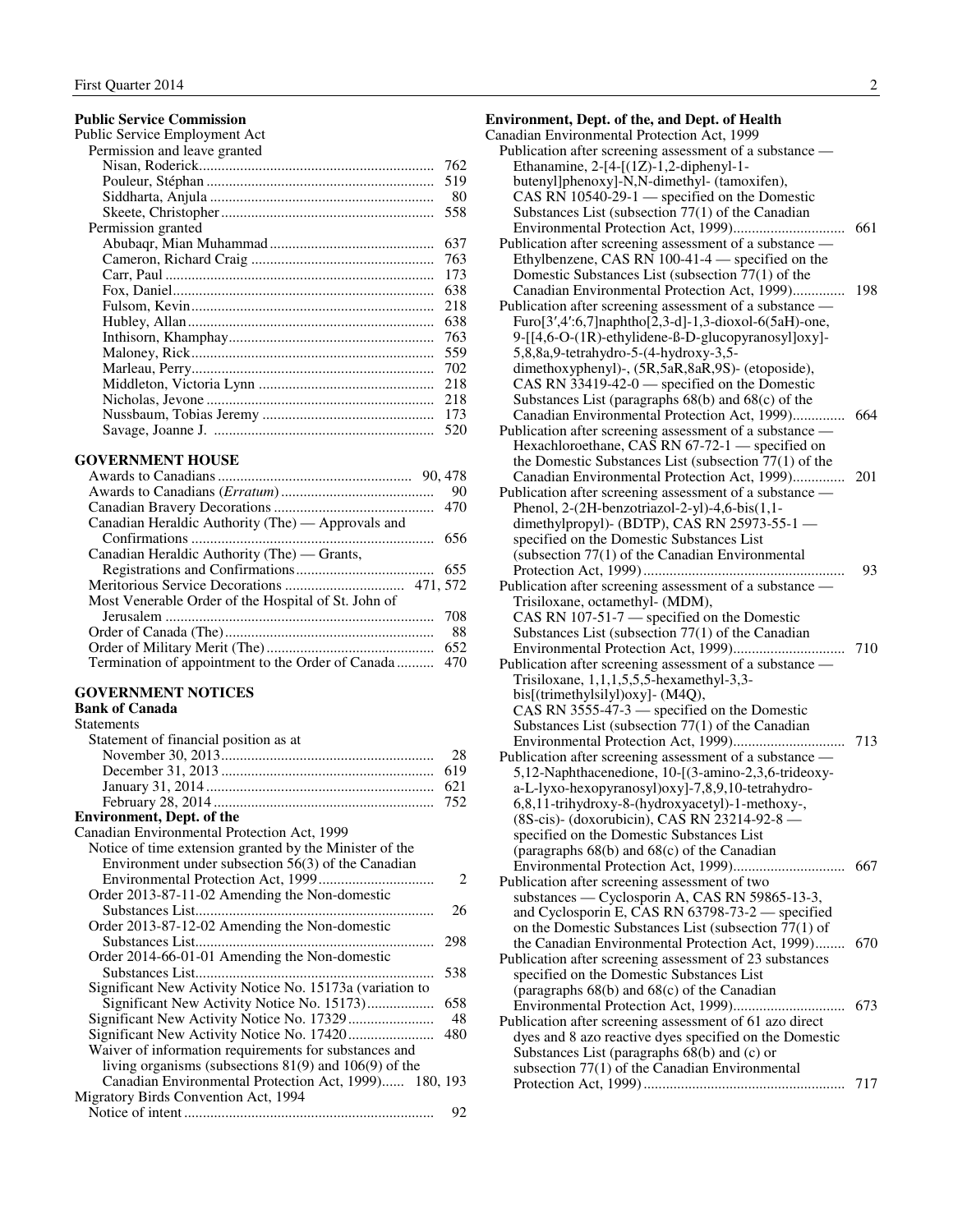| Publication of final decision after screening assessment<br>of four petroleum and refinery gases specified on the<br>Domestic Substances List (subsection 77(6) of the<br>Canadian Environmental Protection Act, 1999)<br>Publication of final decision after screening assessment<br>of 117 substances specified on the Domestic<br>Substances List (paragraphs 68(b) and 68(c) or | 50         |
|-------------------------------------------------------------------------------------------------------------------------------------------------------------------------------------------------------------------------------------------------------------------------------------------------------------------------------------------------------------------------------------|------------|
| subsection 77(6) of the Canadian Environmental<br>Publication of results of investigations and<br>recommendations for a substance — Ethene,                                                                                                                                                                                                                                         | 726        |
| CAS RN 74-85-1 - specified on the Domestic<br>Substances List (paragraphs $68(b)$ and $68(c)$ of the<br>Canadian Environmental Protection Act, 1999)<br>Finance, Dept. of                                                                                                                                                                                                           | 96         |
| Tax Conventions Implementation Act, 2013                                                                                                                                                                                                                                                                                                                                            |            |
| <b>Fisheries and Oceans, Dept. of</b>                                                                                                                                                                                                                                                                                                                                               | 160        |
| <b>Fisheries Act</b>                                                                                                                                                                                                                                                                                                                                                                |            |
| Notice respecting the Agreement between the                                                                                                                                                                                                                                                                                                                                         |            |
| Government of New Brunswick and the Government                                                                                                                                                                                                                                                                                                                                      |            |
| of Canada regarding the administration of the                                                                                                                                                                                                                                                                                                                                       |            |
| Wastewater Systems Effluent Regulations in                                                                                                                                                                                                                                                                                                                                          | 204        |
| Health, Dept. of                                                                                                                                                                                                                                                                                                                                                                    |            |
| Department of Health Act                                                                                                                                                                                                                                                                                                                                                            |            |
| Notice of annual increase of Health Canada's Drug                                                                                                                                                                                                                                                                                                                                   |            |
| Master Files and Certificate of a Pharmaceutical                                                                                                                                                                                                                                                                                                                                    |            |
|                                                                                                                                                                                                                                                                                                                                                                                     | 610        |
| <b>Financial Administration Act</b>                                                                                                                                                                                                                                                                                                                                                 |            |
| Hazardous Materials Information Review Act                                                                                                                                                                                                                                                                                                                                          | 610        |
| Decisions, undertakings and orders on claims for                                                                                                                                                                                                                                                                                                                                    |            |
|                                                                                                                                                                                                                                                                                                                                                                                     |            |
|                                                                                                                                                                                                                                                                                                                                                                                     | -99        |
| Indian Affairs and Northern Development, Dept. of                                                                                                                                                                                                                                                                                                                                   |            |
| Canada Petroleum Resources Act                                                                                                                                                                                                                                                                                                                                                      |            |
| Results of the 2013-2014 Call for Bids for Exploration                                                                                                                                                                                                                                                                                                                              |            |
| Licences in the Beaufort Sea and Mackenzie Delta                                                                                                                                                                                                                                                                                                                                    | 615        |
| Maa-nulth First Nations Final Agreement                                                                                                                                                                                                                                                                                                                                             |            |
|                                                                                                                                                                                                                                                                                                                                                                                     | 677        |
| Northwest Territories and Nunavut Mining Regulations                                                                                                                                                                                                                                                                                                                                | 680        |
|                                                                                                                                                                                                                                                                                                                                                                                     | 615        |
| Industry, Dept. of                                                                                                                                                                                                                                                                                                                                                                  |            |
| Appointments                                                                                                                                                                                                                                                                                                                                                                        |            |
|                                                                                                                                                                                                                                                                                                                                                                                     | 300        |
|                                                                                                                                                                                                                                                                                                                                                                                     | 299        |
|                                                                                                                                                                                                                                                                                                                                                                                     | 686        |
|                                                                                                                                                                                                                                                                                                                                                                                     | 508        |
|                                                                                                                                                                                                                                                                                                                                                                                     | 299        |
|                                                                                                                                                                                                                                                                                                                                                                                     | 509<br>300 |
|                                                                                                                                                                                                                                                                                                                                                                                     | 509        |
|                                                                                                                                                                                                                                                                                                                                                                                     | 684        |
|                                                                                                                                                                                                                                                                                                                                                                                     | 299        |
|                                                                                                                                                                                                                                                                                                                                                                                     | 53         |
|                                                                                                                                                                                                                                                                                                                                                                                     | 301        |
| Auditor General of Canada/Vérificateur général du                                                                                                                                                                                                                                                                                                                                   |            |
|                                                                                                                                                                                                                                                                                                                                                                                     | 53         |
|                                                                                                                                                                                                                                                                                                                                                                                     | 686        |
|                                                                                                                                                                                                                                                                                                                                                                                     | 54<br>509  |
|                                                                                                                                                                                                                                                                                                                                                                                     | 57         |
|                                                                                                                                                                                                                                                                                                                                                                                     | 509        |
|                                                                                                                                                                                                                                                                                                                                                                                     |            |
|                                                                                                                                                                                                                                                                                                                                                                                     | 300        |

| 301 |
|-----|
| 54  |
| 509 |
| 298 |
|     |
| 54  |
| 300 |
| 509 |
| 684 |
| 509 |
|     |
| 509 |
| 54  |
| 299 |
| 509 |
| 509 |
|     |
| 54  |
| 685 |
| 686 |
| 687 |
|     |
| -54 |
| 509 |
| 57  |
|     |
|     |
| 54  |
| 685 |
| 509 |
| 508 |
|     |
| 687 |
| 299 |
| 685 |
| 57  |
|     |
| 299 |
| 54  |
| 57  |
| 509 |
|     |
| 509 |
| 510 |
| 54  |
| 299 |
| 685 |
|     |
| 300 |
| 299 |
| 686 |
| 509 |
|     |
| 299 |
| 685 |
| 300 |
| 54  |
| 299 |
|     |
| 54  |
| 299 |
| 508 |
| 55  |
|     |
| 510 |
| 510 |
| 57  |
| 509 |
| 509 |
|     |
| 56  |
| 55  |
| 299 |
| 510 |
|     |
| 58  |
| 57  |
| 509 |
| 509 |
| 510 |
|     |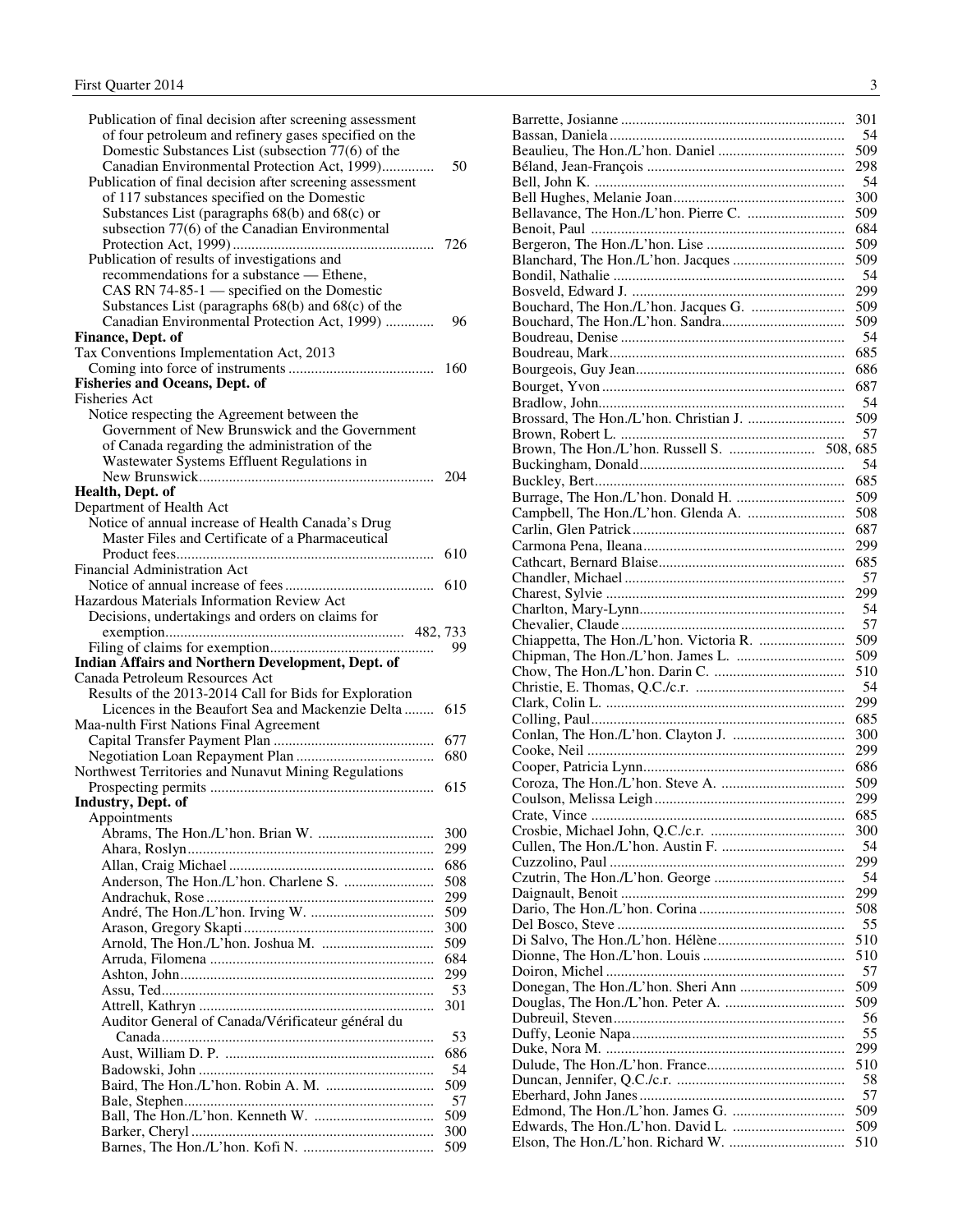|                                              | 57  |
|----------------------------------------------|-----|
| Ernst & Young LLP/Ernst & Young s.r.l.       | 55  |
|                                              | 301 |
|                                              | 301 |
|                                              | 685 |
|                                              | 55  |
|                                              | 509 |
|                                              | 509 |
|                                              | 57  |
|                                              | 2   |
| Fournier, The Hon./L'hon. Jacques Robert     | 55  |
|                                              | 55  |
|                                              | 509 |
|                                              | 301 |
|                                              |     |
|                                              | 55  |
|                                              | 300 |
|                                              | 299 |
|                                              | 509 |
|                                              | 300 |
|                                              | 57  |
|                                              | 684 |
|                                              | 55  |
|                                              | 2   |
|                                              | 300 |
|                                              | 509 |
|                                              | 55  |
|                                              | 509 |
|                                              | 299 |
|                                              | 685 |
|                                              | 299 |
|                                              | 686 |
|                                              | 56  |
|                                              |     |
|                                              | 300 |
|                                              | 54  |
|                                              | 57  |
| Hamilton, The Hon./L'hon. Stephen W.         | 510 |
|                                              | 298 |
|                                              | 57  |
|                                              | 509 |
|                                              | 509 |
|                                              | 685 |
|                                              | 687 |
| Heming, Keith Ian Munro, C.M., Q.C./c.r.     | 686 |
|                                              | 299 |
|                                              | 686 |
|                                              | 55  |
|                                              | 301 |
|                                              | 300 |
|                                              | 299 |
|                                              | 686 |
| Hungerford, George W., O.C., Q.C./O.C., c.r. | 56  |
|                                              | 509 |
|                                              |     |
|                                              |     |
|                                              | 55  |
|                                              | 57  |
|                                              | 54  |
|                                              | 56  |
|                                              | 56  |
|                                              | 54  |
|                                              | 299 |
|                                              | 298 |
|                                              | 685 |
|                                              | 2   |
|                                              |     |
|                                              | 300 |
|                                              | 55  |

|                                          | 510 |
|------------------------------------------|-----|
|                                          | 687 |
|                                          | 301 |
|                                          | 58  |
|                                          | 509 |
|                                          | 685 |
|                                          | 301 |
|                                          |     |
|                                          | 300 |
| Krogan-Stevely, The Hon./L'hon. Lana L.  | 510 |
|                                          | 299 |
|                                          | 299 |
|                                          | 510 |
|                                          | 300 |
|                                          | 509 |
|                                          | 55  |
| Lanchberry, The Hon./L'hon. Sheldon W.   | 509 |
|                                          | 57  |
|                                          | 301 |
|                                          | 2   |
|                                          | 686 |
|                                          | 56  |
|                                          | 54  |
|                                          | 57  |
|                                          | 57  |
|                                          | 301 |
|                                          | 56  |
|                                          |     |
|                                          | 686 |
|                                          | 57  |
|                                          | 54  |
|                                          | 509 |
|                                          | 56  |
|                                          | 58  |
|                                          | 686 |
|                                          | 54  |
| Mainella, The Hon./L'hon. Christopher J. | 509 |
|                                          | 509 |
|                                          | 687 |
|                                          | 301 |
|                                          | 509 |
|                                          | 56  |
|                                          | 300 |
|                                          | 56  |
|                                          | 56  |
|                                          |     |
|                                          | 686 |
|                                          | 56  |
|                                          | 509 |
|                                          | 686 |
|                                          | 56  |
|                                          | 301 |
|                                          | 58  |
|                                          | 510 |
|                                          | 299 |
|                                          | 54  |
|                                          | 56  |
|                                          | 300 |
|                                          | 686 |
|                                          | 686 |
|                                          | 56  |
|                                          | 686 |
|                                          |     |
|                                          | 300 |
|                                          | 300 |
|                                          | 685 |
|                                          | 686 |
|                                          | 686 |
|                                          | 509 |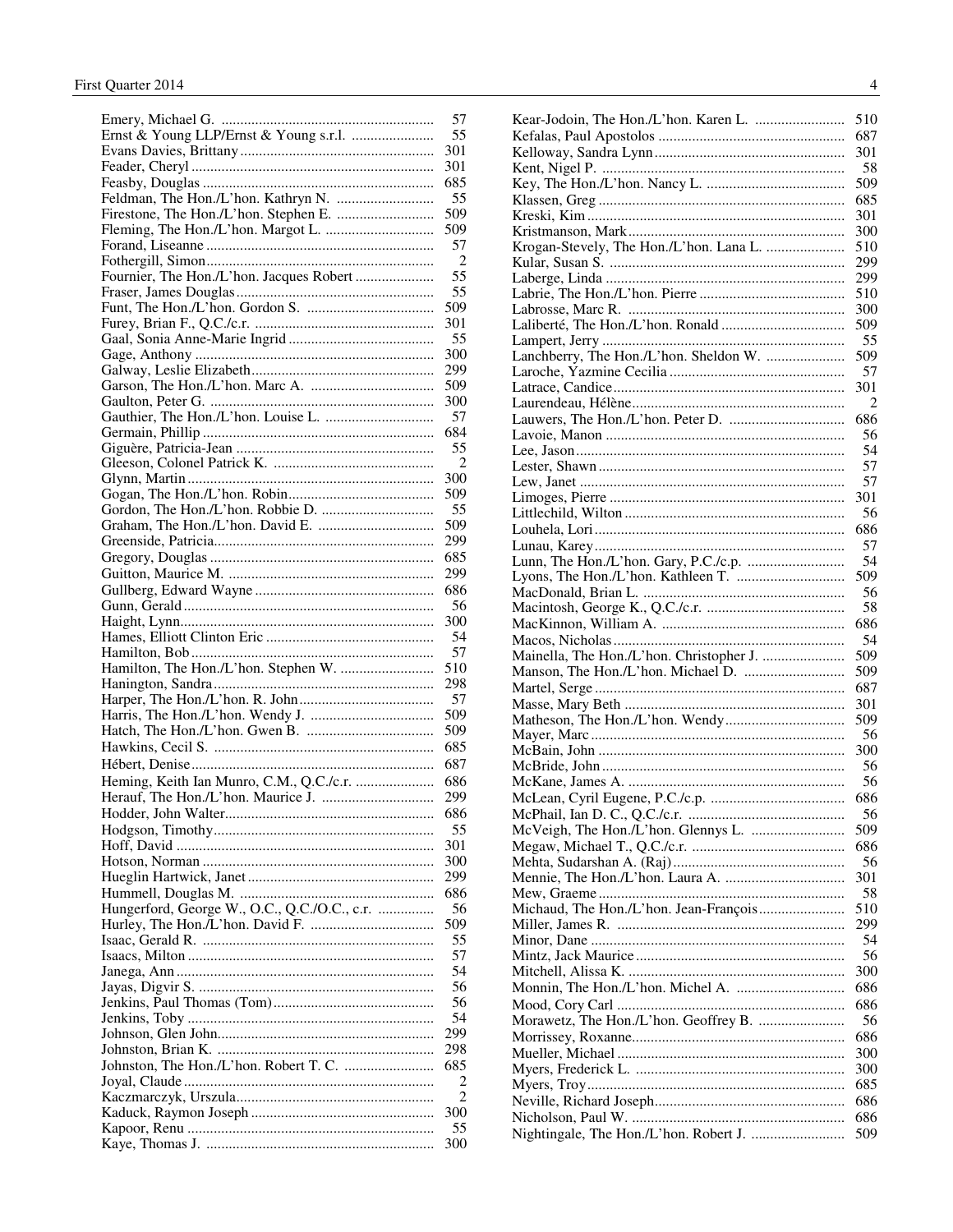|                                              | 508            |
|----------------------------------------------|----------------|
|                                              | 685            |
|                                              |                |
|                                              | 56             |
|                                              | 510            |
|                                              | 300            |
|                                              |                |
|                                              | 56             |
|                                              | 684            |
|                                              | 508            |
|                                              | 57             |
|                                              | 57             |
|                                              | 2              |
|                                              | 55             |
|                                              | 57             |
|                                              | 2              |
|                                              |                |
|                                              | 298            |
|                                              | 298            |
|                                              | 57             |
|                                              | 56             |
|                                              | 300            |
|                                              | 300            |
|                                              | 57             |
|                                              | 509            |
|                                              |                |
|                                              | 301            |
|                                              | 686            |
|                                              | $\overline{2}$ |
|                                              | 57             |
|                                              | 509            |
|                                              | 300            |
|                                              | 686            |
|                                              | 299            |
|                                              |                |
|                                              | 58             |
|                                              | 55             |
|                                              | 686            |
|                                              | 298            |
|                                              | 57             |
|                                              | 686            |
|                                              |                |
|                                              | 509            |
|                                              | 509            |
|                                              | 509            |
|                                              | 57             |
|                                              | 57             |
|                                              | 685            |
|                                              | 55             |
|                                              | 509            |
|                                              |                |
|                                              | 301            |
|                                              | 301            |
|                                              | 54             |
|                                              | 509            |
|                                              | 687            |
|                                              |                |
|                                              | 687            |
|                                              |                |
|                                              | 58             |
|                                              | 56             |
|                                              |                |
|                                              | 299            |
|                                              | 58             |
|                                              | 58             |
|                                              | 509            |
|                                              |                |
| Toews, The Hon./L'hon. Victor E., P.C./c.p., |                |
|                                              | 687            |
|                                              | 58             |
|                                              | 58             |
|                                              | 57             |
|                                              | 509            |
|                                              | 509            |

|                                                        | 56  |
|--------------------------------------------------------|-----|
|                                                        | 509 |
|                                                        | 58  |
|                                                        | 687 |
|                                                        | 54  |
|                                                        | 686 |
|                                                        | 54  |
| Wakeling, The Hon./L'hon. Thomas W.  509, 685          |     |
|                                                        | 687 |
|                                                        | 301 |
|                                                        | 509 |
|                                                        | 509 |
|                                                        | 301 |
|                                                        | 685 |
|                                                        | 687 |
|                                                        | 299 |
|                                                        | 687 |
|                                                        | 687 |
|                                                        | 685 |
|                                                        | 300 |
|                                                        | 687 |
|                                                        | 686 |
|                                                        | 510 |
| <b>Boards of Trade Act</b>                             |     |
|                                                        | 104 |
| Canada Corporations Act                                |     |
|                                                        | 539 |
|                                                        |     |
| Supplementary letters patent - Name change  105, 540   |     |
| Competition Act                                        |     |
| Revised Competition Act pre-merger notification        |     |
|                                                        | 106 |
| Investment Canada Act                                  |     |
|                                                        |     |
| Radiocommunication Act                                 |     |
| DGSO-001-14 — Consultation on amendments to            |     |
| Industry Canada's antenna tower siting procedures      | 540 |
| SLPB-001-14 — Licensing Framework for Broadband        |     |
|                                                        | 106 |
| SLPB-002-14 — Decisions on conditions of licence       |     |
| regarding research and development and Learning        |     |
|                                                        | 541 |
| SMSE-002-14 — Release of new issue of RSS-287          | 573 |
| SMSE-004-14 — Policy and Technical Framework for       |     |
|                                                        | 160 |
| SMSE-007-14 — Decision to rescind Broadcasting         |     |
| Procedures and Rules Part 5 (BPR-5) and                |     |
| Broadcasting Procedures and Rules Part 6 (BPR-6)       | 617 |
| Justice, Dept. of                                      |     |
| <b>Statutes Repeal Act</b>                             |     |
|                                                        | 542 |
| <b>Notice of Vacancies</b>                             |     |
|                                                        | 208 |
|                                                        | 107 |
| Canadian Radio-television and Telecommunications       |     |
|                                                        | 161 |
|                                                        | 544 |
| Civilian Review and Complaints Commission for the      | 688 |
|                                                        | 547 |
|                                                        | 691 |
| Office of the Superintendent of Financial Institutions | 205 |
|                                                        | 59  |
|                                                        | 549 |
|                                                        |     |
|                                                        | 163 |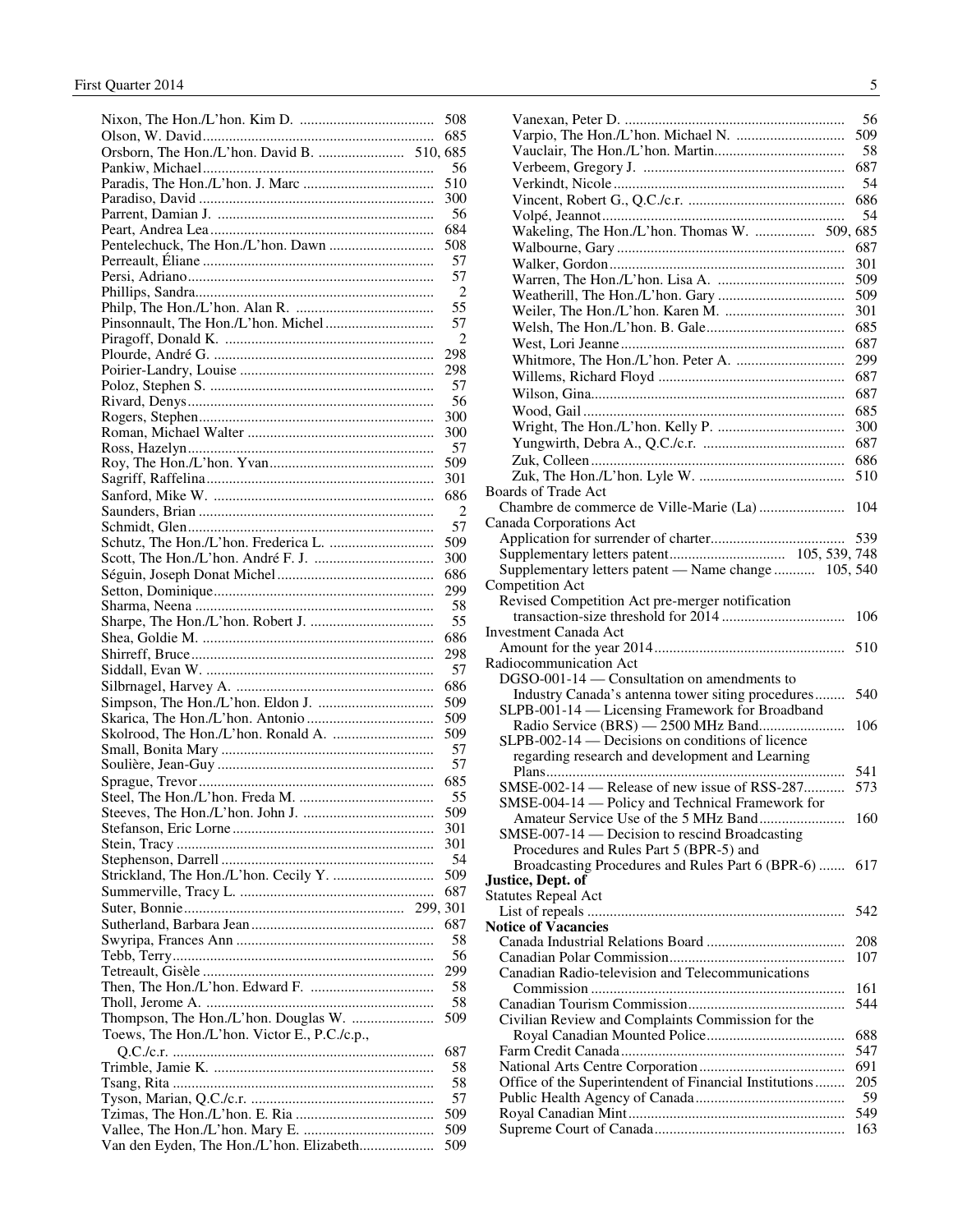<span id="page-7-0"></span>

| <b>Public Safety and Emergency Preparedness, Dept. of</b> |     | C                                               |
|-----------------------------------------------------------|-----|-------------------------------------------------|
| Criminal Code                                             |     | CANADIAN BRANDOWNER RESIDUAL                    |
|                                                           |     | STEWARDSHIP CORPORATION, surren                 |
| Revocation of designation as fingerprint examiner         | 27  |                                                 |
| <b>Public Works and Government Services, Dept. of</b>     |     | Canadian Chiropractic Historical Association    |
| Defence Production Act                                    |     |                                                 |
| Notice announcing the forthcoming amendments to the       |     | CANADIAN CONFERENCE OF JUDICIAL                 |
|                                                           | 574 | MEDIATION, surrender of charter                 |
| Superintendent of Financial Institutions, Office of the   |     | Canadian HIV International Program, surrend     |
| <b>Bank Act</b>                                           |     | Canadian Journal of Family Law, surrender o     |
| <b>BNP</b> Paribas                                        |     | Canadian Osteopathic Aid Society (The), suri    |
| Order permitting a foreign bank to establish a branch     |     |                                                 |
|                                                           | 3   | Composite Panel Association of Canada, surr     |
| Order to commence and carry on business in Canada         | 61  |                                                 |
| China Construction Bank Corporation - Order               |     | CQI Network (The), surrender of charter         |
| permitting a foreign bank to establish a branch in        |     | Crédit Agricole Corporate and Investment Ba     |
|                                                           | 510 | application to establish a foreign bank bran    |
| Continental Bank of Canada — Letters patent of            |     | 560, 591                                        |
| continuance and order to commence and carry on            |     | Croatian Family Relief Fund of Canada Inc.,     |
|                                                           | 61  |                                                 |
| HSBC Bank Canada — Letters patent of amalgamation         |     |                                                 |
| and order to commence and carry on business               | 204 | D                                               |
| Royal Bank of Scotland plc (The) — Order to commence      |     | Deadhead Developments Inc., marina in Cam       |
|                                                           | 552 |                                                 |
|                                                           | 748 |                                                 |
| <b>Insurance Companies Act</b>                            |     | E                                               |
| Intact Insurance Company — Letters patent of              |     | Eel Lake Oyster Farm Ltd., aquaculture site 1   |
| amalgamation and order to commence and carry on           |     |                                                 |
|                                                           | 205 | Étang Ruisseau Bar Ltd. (L'), floating shellfis |
| Starr Insurance & Reinsurance Limited — Order to          |     | facilities in Saint-Simon-Sud Bay, N.B.         |
|                                                           | 3   | F                                               |
| Trust and Loan Companies Act                              |     |                                                 |
| HSBC Trust Company (Canada) — Letters patent of           |     | FONDATION SEREMHA, surrender of char            |
| amalgamation and order to commence and carry on           |     | FOR SHEEP, INC., surrender of charter           |
|                                                           | 205 | Foundation for the Promotion of Sexual and I    |
| <b>Transport, Dept. of</b>                                |     | Health 2000, surrender of charter               |
| Aeronautics Act                                           |     | G                                               |
| Interim Order No. 2 Respecting Flights to Russia          | 576 |                                                 |
|                                                           | 543 | Gay, Donald D., suspended culture of mollus     |
| Canada Marine Act                                         |     |                                                 |
| Nanaimo Port Authority — Supplementary letters patent     | 58  | GNOSTIC MOVEMENT (THE), surrender o             |
| <b>Treasury Board Secretariat</b>                         |     | Gray Aqua Group Ltd.                            |
| Public Service Superannuation Regulations, Canadian       |     | aquaculture cage site in the northern part of   |
| Forces Superannuation Regulations and Royal Canadian      |     |                                                 |
| Mounted Police Superannuation Regulations                 |     | aquaculture cage site in the southern part of   |
|                                                           | 578 |                                                 |
| <b>MISCELLANEOUS NOTICES</b>                              |     | H                                               |

#### **A**

| ADR CHAMBERS OMBUDS INC., application for                 |  |
|-----------------------------------------------------------|--|
| approval as an external complaints body 13, 32, 81, 116   |  |
|                                                           |  |
|                                                           |  |
| ASSOCIATION DES CONCESSIONNAIRES                          |  |
| CHRYSLER DE MONTRÉAL (L'), surrender of                   |  |
|                                                           |  |
| К                                                         |  |
| <b>Boost for Kids Foundation</b> surrender of charter 314 |  |

#### Boost for Kids Foundation, surrender of charter .................... 314 Bracebridge Generation Limited, safety boom and registration of dam across the York River, Ont. ................ 81 Bruce Power Charitable Foundation, surrender of charter...... 703 B2B Bank and B2B Trustco, relocation of designated office for the service of enforcement notices ................................ 116

| €                                                                    |     |
|----------------------------------------------------------------------|-----|
| CANADIAN BRANDOWNER RESIDUAL                                         |     |
| STEWARDSHIP CORPORATION, surrender of                                |     |
|                                                                      | 116 |
| Canadian Chiropractic Historical Association, surrender of           |     |
|                                                                      | 175 |
| CANADIAN CONFERENCE OF JUDICIAL                                      |     |
|                                                                      | 764 |
| Canadian HIV International Program, surrender of charter             | 560 |
| Canadian Journal of Family Law, surrender of charter                 | 175 |
| Canadian Osteopathic Aid Society (The), surrender of                 |     |
|                                                                      | 521 |
| Composite Panel Association of Canada, surrender of                  |     |
|                                                                      | 703 |
|                                                                      | 521 |
| Crédit Agricole Corporate and Investment Bank,                       |     |
| application to establish a foreign bank branch 314, 521,             |     |
| 560, 591<br>Croatian Family Relief Fund of Canada Inc., surrender of |     |
|                                                                      |     |
|                                                                      |     |
| D                                                                    |     |
| Deadhead Developments Inc., marina in Cameron Bay,                   |     |
|                                                                      | 117 |
|                                                                      |     |
| E                                                                    |     |

| Foundation for the Promotion of Sexual and Reproductive |  |
|---------------------------------------------------------|--|
|                                                         |  |

#### **G**

| Gay, Donald D., suspended culture of molluscs in Neguac  | - 175 |
|----------------------------------------------------------|-------|
| GNOSTIC MOVEMENT (THE), surrender of charter  220        |       |
| Gray Aqua Group Ltd.                                     |       |
| aquaculture cage site in the northern part of Mare Cove, |       |
|                                                          | 765   |
| aquaculture cage site in the southern part of Mare Cove, |       |
|                                                          | 765   |

#### **H**

| Hope and a Future Ministries, relocation of head office 522 |  |
|-------------------------------------------------------------|--|

#### **I**

|--|--|

#### **J**

| James L. Atkinson Family Charitable Foundation (The),      |  |
|------------------------------------------------------------|--|
|                                                            |  |
| Jameson Bank, certificate of continuance 82, 117, 176, 220 |  |

#### **K**

| Kashmir Relief Fund of Canada Inc., surrender of charter | -82  |
|----------------------------------------------------------|------|
| Kashmiri Canadian Council, surrender of charter          | -82. |
| Koyster Oyster Agriculture Ltd., aquaculture site using  |      |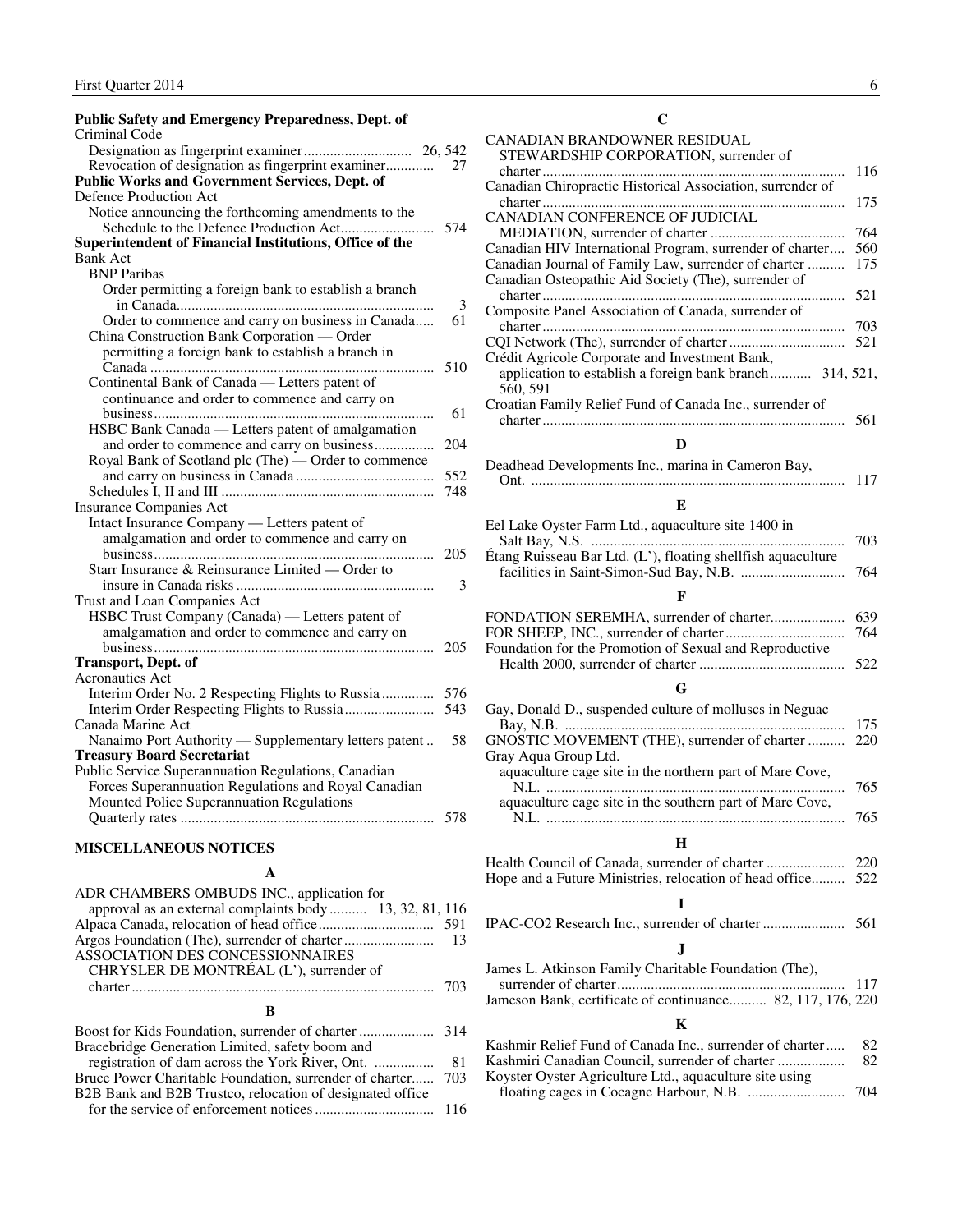<span id="page-8-0"></span>

| Lake Champlain and St. Lawrence Junction Railway          |     |
|-----------------------------------------------------------|-----|
|                                                           | 522 |
| Lama Yeshe Ling Tibetan Buddhist Group, relocation of     |     |
|                                                           | 118 |
| Lanark Highlands, The Township of, replacement of the     |     |
|                                                           | 523 |
| LBC Trust and Laurentian Trust of Canada Inc., designated |     |
|                                                           | 118 |
| Lewis, Kenneth Douglas, off-bottom aquaculture in the     |     |
|                                                           | 314 |
| Lewis, Kenneth Douglas, and Wayne Brice Lewis,            |     |
| off-bottom aquaculture in the Foxley River, P.E.I.  118   |     |
| М                                                         |     |
| Mega International Commercial Bank Co. Ltd. application   |     |

| Nega international Commercial Bank Co., Ltd., application |  |
|-----------------------------------------------------------|--|
|                                                           |  |
|                                                           |  |
| MOUNTED POLICE MEMBERS' LEGAL FUND (THE),                 |  |
|                                                           |  |

#### **N**

| Namewaminikan Hydro Inc., several works on the           |    |
|----------------------------------------------------------|----|
|                                                          | 83 |
| National Life Assurance Company of Canada (The),         |    |
| voluntary liquidation and dissolution 176, 220, 315, 523 |    |
|                                                          |    |

| O                                                                                                                            |          |
|------------------------------------------------------------------------------------------------------------------------------|----------|
| <b>ŒUVRES HEDWIDGE BUISSON INC. (LES), surrender</b>                                                                         | 83       |
| OVER THE RAINBOW FOUNDATION, surrender of                                                                                    | 523      |
| R                                                                                                                            |          |
| Rio Tinto Alcan inc.                                                                                                         | 33       |
| construction of one dike in Saint-Jean Lake, Que.<br>construction of three dikes in Saint-Jean Lake, Que.                    | 15<br>15 |
| Roussel, Bruno, aquaculture site in Saint-Simon-Sud Bay,                                                                     | 560      |
| S                                                                                                                            |          |
| Salisbury Cruises Ltd., docks on the Lake of the Woods,                                                                      | 315      |
| SAM & SADIE ROTH FAMILY FOUNDATION (THE),<br>St. Lawrence War of 1812 Bicentennial Alliance, surrender                       | 84       |
|                                                                                                                              | 33       |
| т                                                                                                                            |          |
| Transport, Department of, and Department of Fisheries and<br>Oceans, establishment of a disposal at sea site in the          | 13       |
| $\mathbf{U}$                                                                                                                 |          |
| UNION OF THE VIETNAMESE BUDDHIST CHURCHS                                                                                     | 524      |
| W                                                                                                                            |          |
| WONG WUN SUN SCHOLARSHIP (FUND)<br>FOUNDATION (QUEBEC) INC., surrender of charter<br>WRP NEIGHBOURHOOD HOUSING, surrender of | 316      |

| <b>ORDERS IN COUNCIL</b><br><b>Transport, Dept. of</b>   |     |
|----------------------------------------------------------|-----|
| <b>Aeronautics Act</b>                                   |     |
|                                                          |     |
| <b>PARLIAMENT</b>                                        |     |
| <b>Chief Electoral Officer</b>                           |     |
| Canada Elections Act                                     |     |
| Amendments to Schedule 2 of the Canada Elections Act 623 |     |
| Deregistration of a registered electoral district        |     |
|                                                          | 624 |
|                                                          | 211 |
|                                                          | 624 |
| Inflation adjustment factor and Contribution limits      |     |
|                                                          |     |
|                                                          | 62  |
| <b>Commissioner of Canada Elections</b>                  |     |
| Canada Elections Act                                     |     |
|                                                          |     |
| <b>House of Commons</b>                                  |     |
| Filing applications for private bills (Second Session,   |     |
|                                                          |     |

YELLOWHEAD TRIBAL SERVICES AGENCY (THE),

#### **PROPOSED REGULATIONS**

166, 211, 302, 511, 553, 579, 623, 693, 754

#### **Canada Border Services Agency**

| <b>Customs Act</b>                                       |     |
|----------------------------------------------------------|-----|
| Regulations Amending Certain Regulations Made Under      |     |
|                                                          | 318 |
| Immigration and Refugee Protection Act                   |     |
| Regulations Amending the Immigration and Refugee         |     |
|                                                          | 395 |
| <b>Canadian Food Inspection Agency</b>                   |     |
| Agriculture and Agri-Food Administrative Monetary        |     |
| Penalties Act                                            |     |
| Regulations Amending the Agriculture and Agri-Food       |     |
| Administrative Monetary Penalties Regulations            | 526 |
| <b>Environment, Dept. of the, and Dept. of Health</b>    |     |
| Canadian Environmental Protection Act, 1999              |     |
| Order Adding Toxic Substances to Schedule 1 to the       |     |
| Canadian Environmental Protection Act, 1999              |     |
|                                                          | 414 |
| Order Adding Toxic Substances to Schedule 1 to the       |     |
| Canadian Environmental Protection Act, 1999              |     |
|                                                          |     |
| Order Amending Schedule 3 to the Canadian                |     |
|                                                          |     |
| <b>Federal Court of Appeal and Federal Court</b>         |     |
| <b>Federal Courts Act</b>                                |     |
|                                                          | 121 |
| <b>Fisheries and Oceans, Dept. of</b>                    |     |
| <b>Fisheries Act</b>                                     |     |
| Experimental Lakes Area Research Activities              |     |
| Regulations                                              | 429 |
| Regulations Amending the Metal Mining Effluent           |     |
| .                                                        | 223 |
| Regulations Establishing Conditions for Making           |     |
| Regulations under Subsection $36(5.2)$ of the Fisheries  |     |
|                                                          | 421 |
| Health, Dept. of                                         |     |
| Canada Consumer Product Safety Act                       |     |
| <b>Cigarette Ignition Propensity (Consumer Products)</b> |     |
|                                                          | 595 |
|                                                          |     |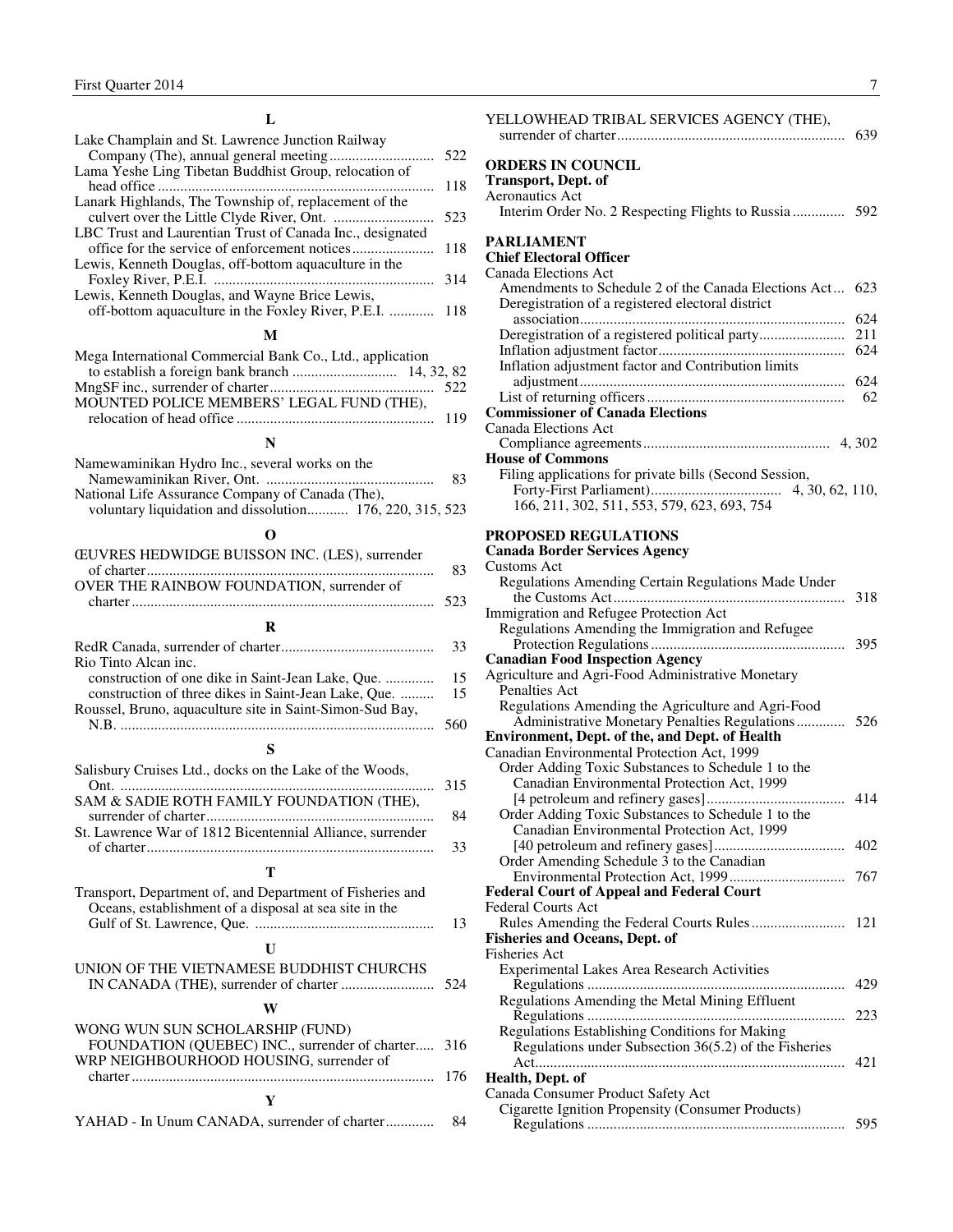| Food and Drugs Act                                      |     |
|---------------------------------------------------------|-----|
| Regulations Amending the Food and Drug Regulations      |     |
|                                                         | 440 |
| <b>Tobacco Act</b>                                      |     |
| Regulations Amending the Tobacco Products               |     |
| Information Regulations (Miscellaneous Program)         | 605 |
| Regulations Amending the Tobacco (Seizure and           |     |
|                                                         | 603 |
| Regulations Repealing the Cigarette Ignition Propensity |     |
|                                                         | 602 |
| Human Resources and Skills Development, Dept. of        |     |
| Canada Pension Plan                                     |     |
| Regulations Amending the Canada Pension Plan            |     |
|                                                         |     |
| Industry, Dept. of                                      |     |
| Copyright Act                                           |     |
| Statement Limiting the Right to Equitable Remuneration  |     |
| of Certain Rome Convention or WPPT Countries            | 563 |
| <b>Pacific Pilotage Authority</b>                       |     |
| Pilotage Act                                            |     |
| Regulations Amending the Pacific Pilotage Tariff        |     |
|                                                         | 143 |
|                                                         |     |

| <b>Public Safety and Emergency Preparedness, Dept. of</b> |     |
|-----------------------------------------------------------|-----|
| Royal Canadian Mounted Police Act                         |     |
| Regulations Amending the Royal Canadian Mounted           |     |
|                                                           |     |
| <b>Public Service Commission</b>                          |     |
| Public Service Employment Act                             |     |
| Royal Canadian Mounted Police Casual Employment           |     |
|                                                           | 20  |
| <b>Transport, Dept. of</b>                                |     |
| Railway Safety Act                                        |     |
|                                                           | 249 |
|                                                           | 641 |
| Transportation of Dangerous Goods Act, 1992               |     |
| Regulations Amending the Transportation of Dangerous      |     |
| Goods Regulations (Safety Standard TP14877:               |     |
| Containers for Transport of Dangerous Goods by Rail) 35   |     |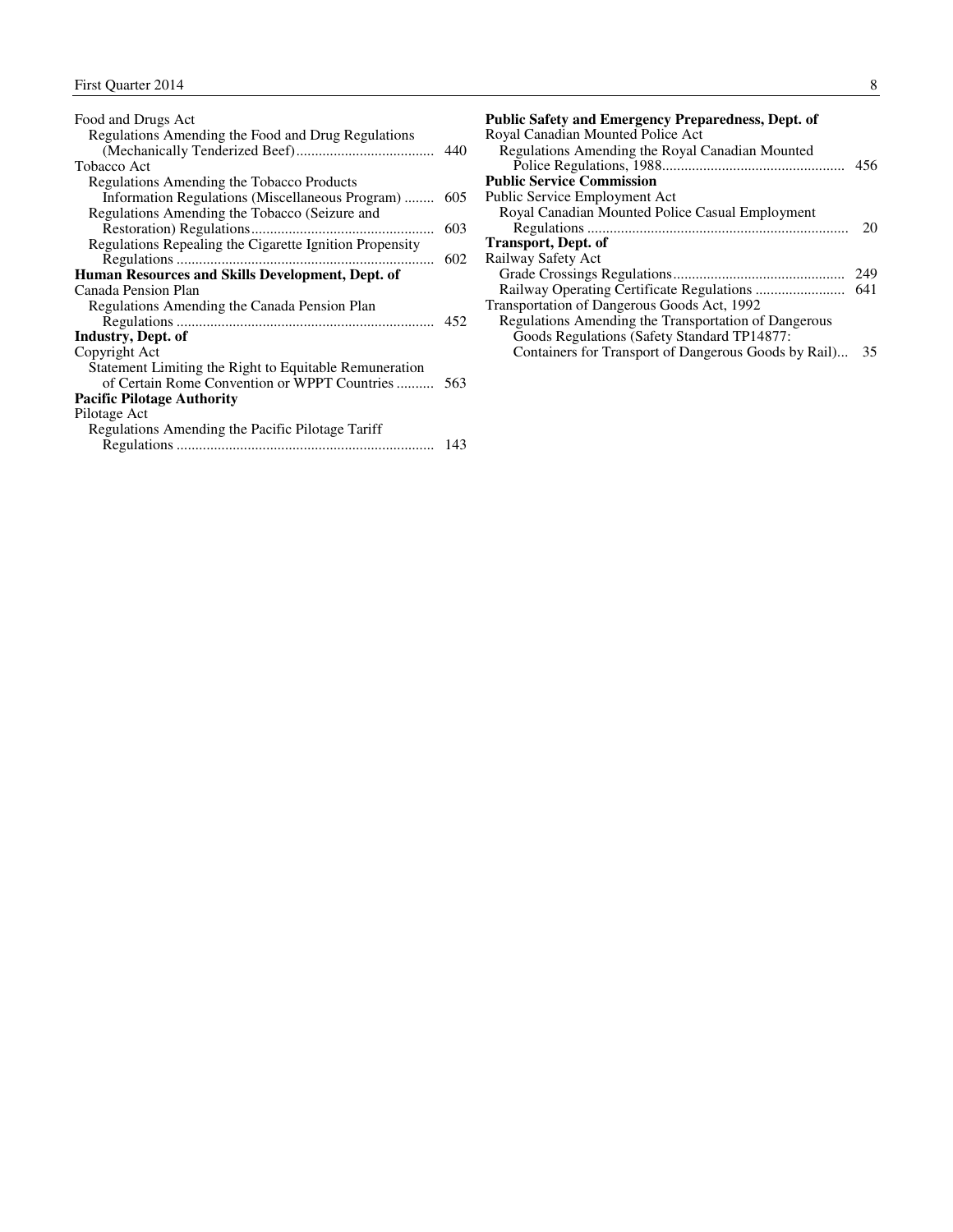### **Index**

<span id="page-10-0"></span>Le présent index trimestriel de la *Gazette du Canada* s'applique aux numéros 1 à 13, dont la date et les numéros de page sont indiqués cidessous aux fins de référence.

| Volume | Numéro | Date                    | Pages     |
|--------|--------|-------------------------|-----------|
| 148    | 1      | 4 janvier               | 1 à 24    |
| 148    | 2      | 11 janvier              | $25$ à 46 |
| 148    | 3      | 18 janvier              | 47 à 86   |
| 148    | 4      | 25 janvier              | 87 à 158  |
| 148    | 5      | 1 <sup>er</sup> février | 159 à 178 |
| 148    | 6      | 8 février               | 179 à 296 |
| 148    | 7      | 15 février              | 297 à 468 |
| 148    | 8      | 22 février              | 469 à 536 |
| 148    | 9      | $1er$ mars              | 537 à 570 |
| 148    | 10     | 8 mars                  | 571 à 608 |
| 148    | 11     | 15 mars                 | 609 à 650 |
| 148    | 12     | 22 mars                 | 651 à 706 |
| 148    | 13     | 29 mars                 | 707 à 776 |

#### **AVIS DIVERS**

| A                                                           |     |
|-------------------------------------------------------------|-----|
| ADR CHAMBERS OMBUDS INC., demande                           |     |
| d'approbation en tant qu'organisme externe de traitement    |     |
| 13, 32, 81, 116                                             |     |
| AGENCE DES SERVICES DE LA TRIBU TETE                        |     |
|                                                             | 639 |
| Alpaca Canada, changement de lieu du siège social           | 591 |
|                                                             | 13  |
| ASSOCIATION DES CONCESSIONNAIRES                            |     |
| CHRYSLER DE MONTRÉAL (L'), abandon de charte                | 703 |
| Association des fabricants de panneaux de composites du     |     |
|                                                             | 703 |
|                                                             |     |
| B                                                           |     |
| Banque Jameson, certificat de prorogation 82, 117, 176, 220 |     |
| BLC Trust et Trust La Laurentienne du Canada Inc.,          |     |
| bureaux désignés aux fins de signification des avis         |     |
|                                                             | 118 |
| Boost for Kids Foundation, abandon de charte                | 314 |
| Bracebridge Generation Limited, estacade de sécurité et     |     |
| enregistrement d'un barrage sur la rivière York (Ont.)      | 81  |
| Bruce Power Charitable Foundation, abandon de charte        | 703 |
| B2B Banque et B2B Trustco, déménagement des bureaux         |     |
| désignés aux fins de signification des avis d'exécution     | 116 |
| C                                                           |     |
| CANADIAN BRANDOWNER RESIDUAL                                |     |
| STEWARDSHIP CORPORATION, abandon de charte                  | 116 |
| Canadian Chiropractic Historical Association, abandon de    |     |
| .                                                           | 175 |
| Compagnie du chemin de fer de Jonction du Lac               |     |
| Champlain et du St-Laurent (La), assemblée générale         |     |
| .                                                           | 522 |
| CONFÉRENCE CANADIENNE DE MÉDIATION                          |     |
|                                                             | 764 |
| Conseil canadien de la santé, abandon de charte             | 220 |
|                                                             | 521 |
| Crédit Agricole Corporate and Investment Bank, demande      |     |
| d'ouverture d'une succursale de banque                      |     |
|                                                             |     |

| Croatian Family Relief Fund of Canada Inc., abandon de                                                                                                                                                                  | 561        |
|-------------------------------------------------------------------------------------------------------------------------------------------------------------------------------------------------------------------------|------------|
| D                                                                                                                                                                                                                       |            |
| Deadhead Developments Inc., marina à la baie Cameron                                                                                                                                                                    | 117        |
| E                                                                                                                                                                                                                       |            |
| Eel Lake Oyster Farm Ltd., site aquacole 1400 dans la<br>Étang Ruisseau Bar Ltée (L'), installations d'aquaculture<br>en suspension pour l'élevage de coquillages dans la baie                                          | 703        |
|                                                                                                                                                                                                                         | 764        |
| F                                                                                                                                                                                                                       |            |
| FONDATION EN FIDUCIE DE BOURSES D'ÉTUDES<br>WONG WUN SUN (QUEBEC) INC., abandon                                                                                                                                         |            |
| FONDATION FAMILIALE SAM & SADIE ROTH (LA),                                                                                                                                                                              | 316        |
| Fondation pour la promotion de la santé sexuelle et de                                                                                                                                                                  | 84         |
| FONDATION SEREMHA, abandon de charte<br>FONDS DE RECOURS JURIDIQUE DES MEMBRES<br>DE LA GENDARMERIE, changement de lieu du siège                                                                                        | 522<br>639 |
|                                                                                                                                                                                                                         | 119<br>764 |
| G                                                                                                                                                                                                                       |            |
| Gay, Donald D., élevage de mollusques en suspension dans                                                                                                                                                                |            |
| Gray Aqua Group Ltd.<br>site aquacole (élevage en cage) dans la partie nord de                                                                                                                                          | 175        |
| site aquacole (élevage en cage) dans la partie sud de                                                                                                                                                                   | 765<br>765 |
| н                                                                                                                                                                                                                       |            |
| Hope and a Future Ministries, changement de lieu du siège                                                                                                                                                               |            |
|                                                                                                                                                                                                                         | 522        |
| T                                                                                                                                                                                                                       |            |
|                                                                                                                                                                                                                         | 561        |
| J.                                                                                                                                                                                                                      |            |
| James L. Atkinson Family Charitable Foundation (The),                                                                                                                                                                   | 117        |
| K                                                                                                                                                                                                                       |            |
| Kashmir Relief Fund of Canada Inc., abandon de charte<br>Kashmiri Canadian Council, abandon de charte<br>Koyster Oyster Agriculture Ltd., site aquacole (élevage<br>dans des cages flottantes) dans le havre de Cocagne | 82<br>82   |
|                                                                                                                                                                                                                         | 704        |
| L                                                                                                                                                                                                                       |            |
| Lama Yeshe Ling Tibetan Buddhist Group, changement de                                                                                                                                                                   | 118        |
| Lanark Highlands, Le canton de, remplacement d'un<br>ponceau au-dessus de la rivière Little Clyde (Ont.)<br>Lewis, Kenneth Douglas, aquaculture en suspension dans la                                                   | 523        |
|                                                                                                                                                                                                                         | 314        |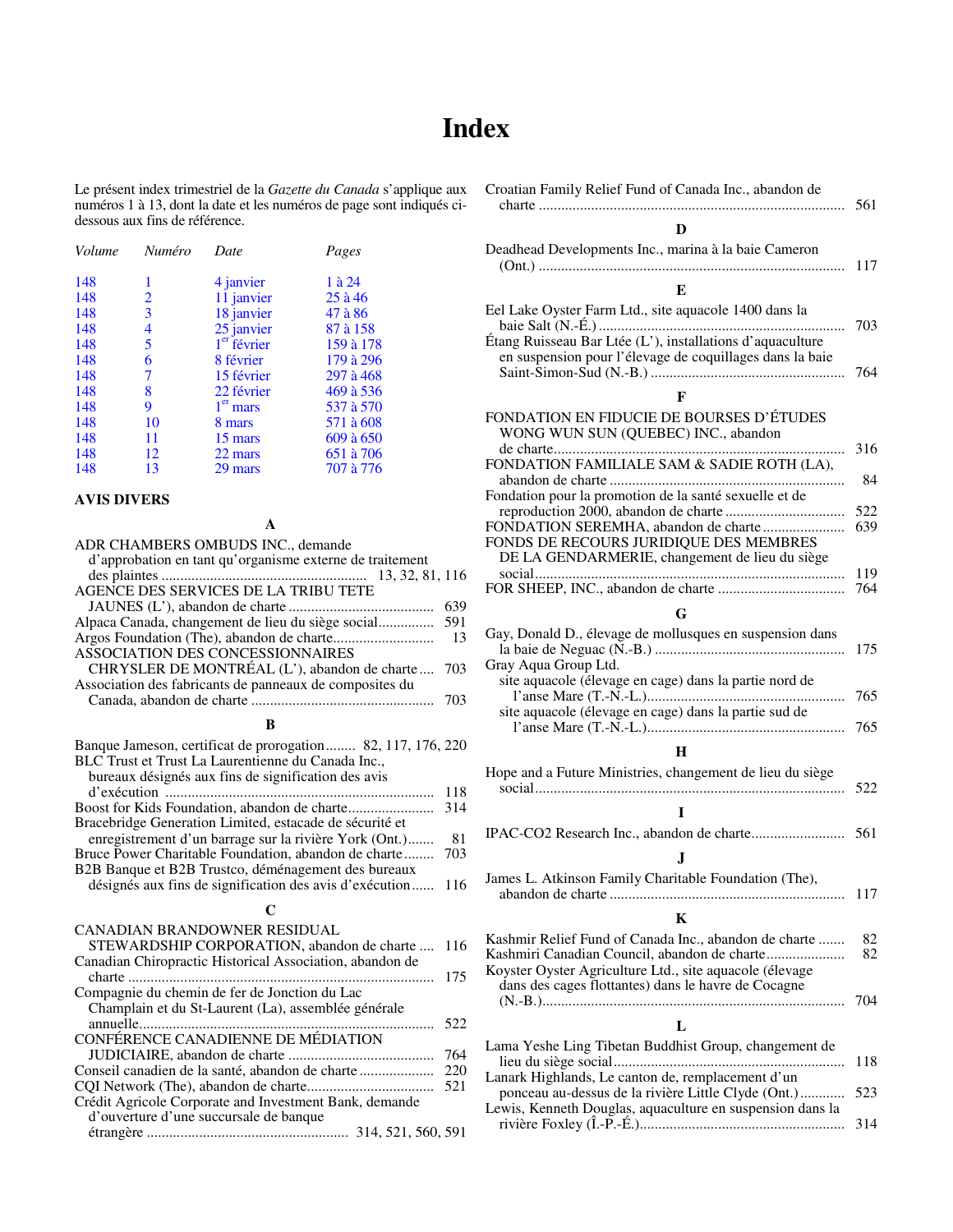<span id="page-11-0"></span>

| Lewis, Kenneth Douglas, et Wayne Brice Lewis,<br>aquaculture en suspension dans la rivière Foxley                                                                       |            |
|-------------------------------------------------------------------------------------------------------------------------------------------------------------------------|------------|
|                                                                                                                                                                         | 118        |
| M                                                                                                                                                                       |            |
| Mega International Commercial Bank Co., Ltd., demande<br>d'ouverture d'une succursale de banque étrangère  14, 32, 82<br>MOUVEMENT GNOSTIQUE (LE), abandon de charte    | 522<br>220 |
| N                                                                                                                                                                       |            |
| Namewaminikan Hydro Inc., divers ouvrages dans la<br>Nationale du Canada, Compagnie d'Assurance-Vie (La),<br>liquidation et dissolution volontaires  176, 220, 315, 523 | 83         |
| O                                                                                                                                                                       |            |
| ŒUVRES HEDWIDGE BUISSON INC. (LES), abandon                                                                                                                             | 83         |
| OVER THE RAINBOW FOUNDATION, abandon de                                                                                                                                 | 523        |
| P                                                                                                                                                                       |            |
| Programme canadien international contre le VIH, abandon                                                                                                                 | 560        |
| R                                                                                                                                                                       |            |
|                                                                                                                                                                         | 33         |
| Revue Canadienne de Droit de la Famille, abandon de                                                                                                                     | 175        |
| Rio Tinto Alcan inc.<br>installation d'un épi dans le lac Saint-Jean (Qc)                                                                                               | 15         |
| installation de trois épis dans le lac Saint-Jean (Qc)<br>Roussel, Bruno, site aquacole dans la baie Saint-Simon-Sud                                                    | 15         |
| S                                                                                                                                                                       | 560        |
| Salisbury Cruises Ltd., quais dans le lac des Bois (Ont.)                                                                                                               | 315        |
| Société canadienne d'assistance ostéopathique (La),                                                                                                                     | 521        |
| St. Lawrence War of 1812 Bicentennial Alliance, abandon                                                                                                                 | 33         |
| т                                                                                                                                                                       |            |
| Transports, ministère des, et ministère des Pêches et des<br>Océans, mise en place d'un site d'immersion en mer dans<br>U                                               | 13         |
| UNION OF THE VIETNAMESE BUDDHIST CHURCHS                                                                                                                                | 524        |
| W                                                                                                                                                                       |            |
| WRP NEIGHBOURHOOD HOUSING, abandon de charte                                                                                                                            | 176        |
| Y                                                                                                                                                                       |            |
| YAHAD - In Unum CANADA, abandon de charte                                                                                                                               | 84         |
| <b>AVIS DU GOUVERNEMENT</b><br>Affaires indiennes et du Nord canadien, min. des<br>Accord définitif des premières nations maa-nulthes                                   |            |
|                                                                                                                                                                         | 677        |
| Plans de remboursement des prêts aux fins de                                                                                                                            | 680        |
| Loi fédérale sur les hydrocarbures                                                                                                                                      |            |
| Offre retenue pour l'appel d'offres 2013-2014 pour<br>permis de prospection dans la mer de Beaufort et le                                                               | 615        |
|                                                                                                                                                                         |            |

| Règlement sur l'exploitation minière dans les Territoires du                                              |            |
|-----------------------------------------------------------------------------------------------------------|------------|
| Nord-Ouest et au Nunavut                                                                                  |            |
| Avis de postes vacants                                                                                    | 615        |
|                                                                                                           | 59         |
| Bureau du surintendant des institutions financières                                                       | 205<br>107 |
|                                                                                                           | 544        |
| Commission civile d'examen et de traitement des                                                           |            |
| plaintes relatives à la Gendarmerie royale du Canada                                                      | 688        |
|                                                                                                           | 208        |
| Conseil de la radiodiffusion et des télécommunications                                                    |            |
|                                                                                                           | 161        |
|                                                                                                           | 163<br>547 |
|                                                                                                           | 549        |
|                                                                                                           | 691        |
| <b>Banque du Canada</b>                                                                                   |            |
| <b>Bilans</b>                                                                                             |            |
| État de la situation financière au                                                                        |            |
|                                                                                                           | 29<br>620  |
|                                                                                                           | 622        |
|                                                                                                           | 753        |
| Environnement, min. de l'                                                                                 |            |
| Loi canadienne sur la protection de l'environnement (1999)                                                |            |
| Arrêté 2013-87-11-02 modifiant la Liste extérieure                                                        | 26         |
| Arrêté 2013-87-12-02 modifiant la Liste extérieure                                                        | 298        |
| Arrêté 2014-66-01-01 modifiant la liste extérieure<br>Avis de nouvelle activité n° 15173a (modification à | 538        |
|                                                                                                           | 658        |
|                                                                                                           | 48         |
|                                                                                                           | 480        |
| Avis de prorogation du délai accordée par le ministre de                                                  |            |
| l'Environnement en vertu du paragraphe 56(3) de la                                                        |            |
| Loi canadienne sur la protection de l'environnement                                                       |            |
| Exemption à l'obligation de fournir des renseignements                                                    | 2          |
| concernant les substances et les organismes vivants                                                       |            |
| [paragraphes 81(9) et 106(9) de la Loi canadienne sur                                                     |            |
| la protection de l'environnement (1999)]                                                                  | 180, 193   |
| Loi de 1994 sur la convention concernant les oiseaux                                                      |            |
| migrateurs                                                                                                |            |
| Environnement, min. de l', et min. de la Santé                                                            | 92         |
| Loi canadienne sur la protection de l'environnement (1999)                                                |            |
| Publication après évaluation préalable d'une                                                              |            |
| substance — Doxorubicine, numéro d'enregistrement                                                         |            |
| CAS 23214-92-8 — inscrite sur la Liste intérieure                                                         |            |
| [alinéas 68b) et 68c) de la Loi canadienne sur la                                                         |            |
|                                                                                                           |            |
| Publication après évaluation préalable d'une<br>substance — l'Éthylbenzène (numéro d'enregistrement       |            |
| CAS 100-41-4) — inscrite sur la Liste intérieure                                                          |            |
| [paragraphe 77(1) de la Loi canadienne sur la                                                             |            |
|                                                                                                           | 198        |
| Publication après évaluation préalable d'une                                                              |            |
| substance — l'Étoposide, numéro d'enregistrement                                                          |            |
| CAS 33419-42-0 — inscrite sur la Liste intérieure<br>[alinéas 68b) et 68c) de la Loi canadienne sur la    |            |
|                                                                                                           | 664        |
| Publication après évaluation préalable d'une                                                              |            |
| substance — l'Hexachloroéthane (numéro                                                                    |            |
| d'enregistrement CAS 67-72-1) — inscrite sur la Liste                                                     |            |

intérieure [paragraphe 77(1) de la Loi canadienne sur la protection de l'environnement (1999)]........................ 201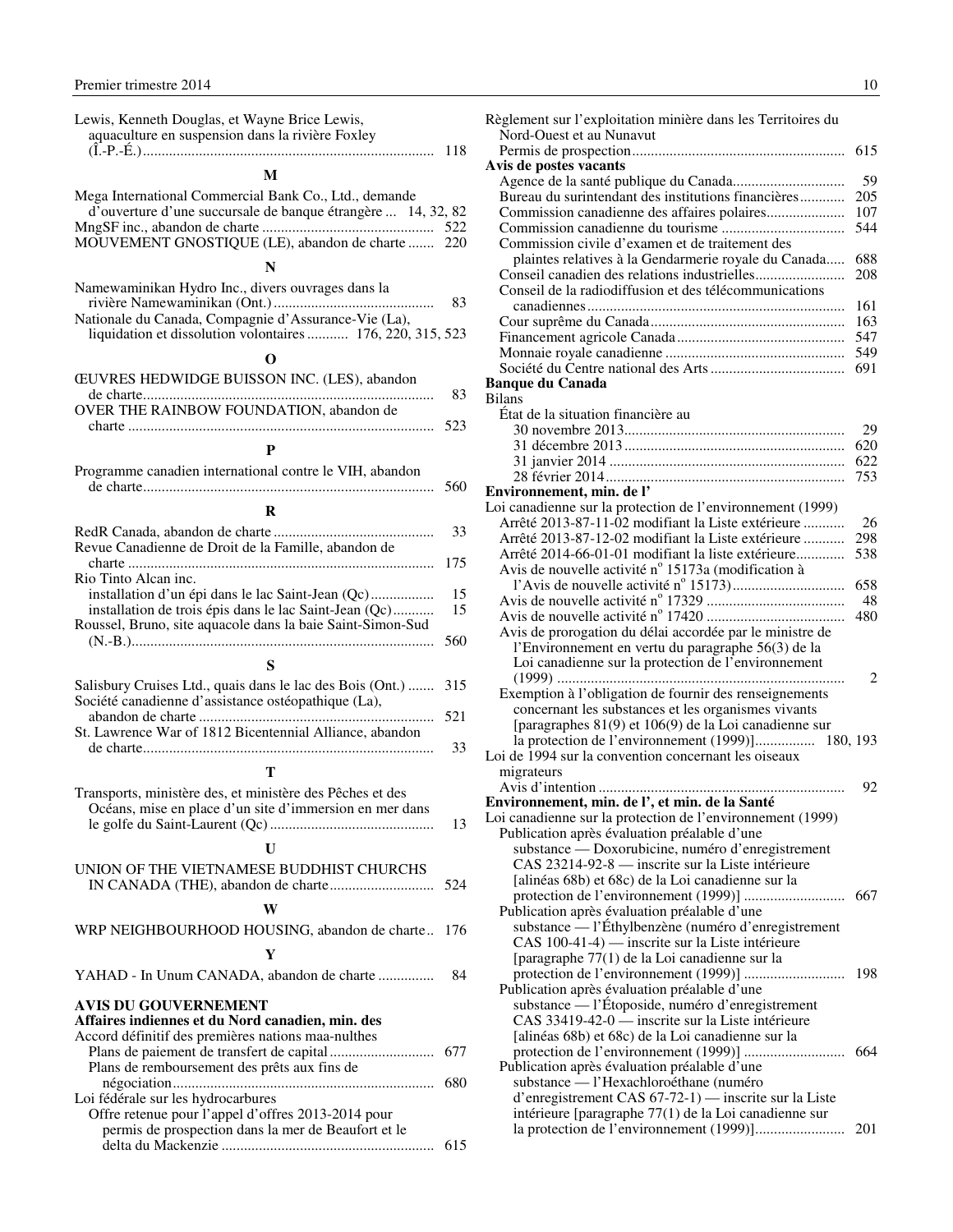| Publication après évaluation préalable d'une                                                                                                    |     |
|-------------------------------------------------------------------------------------------------------------------------------------------------|-----|
| substance — l'Octaméthyltrisiloxane (MDM), numéro                                                                                               |     |
| d'enregistrement CAS 107-51-7 — inscrite sur la Liste                                                                                           |     |
| intérieure [paragraphe 77(1) de la Loi canadienne sur                                                                                           |     |
|                                                                                                                                                 | 710 |
| Publication après évaluation préalable d'une                                                                                                    |     |
|                                                                                                                                                 |     |
| substance — le Tamoxifène, numéro d'enregistrement                                                                                              |     |
| CAS 10540-29-1 — inscrite sur la Liste intérieure                                                                                               |     |
| [paragraphe 77(1) de la Loi canadienne sur la                                                                                                   |     |
|                                                                                                                                                 |     |
| Publication après évaluation préalable d'une                                                                                                    |     |
| substance — le 1,1,1,5,5,5-Hexaméthyl-3,3-                                                                                                      |     |
| bis[(triméthylsilyl)oxy]trisiloxane (M4Q), numéro                                                                                               |     |
| d'enregistrement CAS 3555-47-3 — inscrite sur la                                                                                                |     |
| Liste intérieure [paragraphe 77(1) de la Loi canadienne                                                                                         |     |
|                                                                                                                                                 | 713 |
| Publication après évaluation préalable d'une                                                                                                    |     |
|                                                                                                                                                 |     |
| substance — le 2-(2H-Benzotriazol-2-yl)-4,6-di-tert-                                                                                            |     |
| pentylphénol (BDTP), numéro d'enregistrement                                                                                                    |     |
| CAS 25973-55-1 — inscrite sur la Liste intérieure                                                                                               |     |
| [paragraphe 77(1) de la Loi canadienne sur la                                                                                                   |     |
|                                                                                                                                                 | 93  |
| Publication après évaluation préalable de deux                                                                                                  |     |
| substances — Cyclosporine A, numéro                                                                                                             |     |
| d'enregistrement CAS 59865-13-3, et Cyclosporine E,                                                                                             |     |
| numéro d'enregistrement CAS 63798-73-2 — inscrites                                                                                              |     |
| sur la Liste intérieure [paragraphe 77(1) de la Loi                                                                                             |     |
| canadienne sur la protection de l'environnement                                                                                                 |     |
|                                                                                                                                                 |     |
|                                                                                                                                                 | 670 |
| Publication après évaluation préalable de 23 substances                                                                                         |     |
| inscrites sur la Liste intérieure [alinéas 68b) et 68c) de                                                                                      |     |
| la Loi canadienne sur la protection de l'environnement                                                                                          |     |
|                                                                                                                                                 | 673 |
| Publication après évaluation préalable de 61 colorants                                                                                          |     |
| directs azoïques et 8 colorants réactifs azoïques                                                                                               |     |
| inscrits sur la Liste intérieure [alinéas 68b) et c) ou                                                                                         |     |
| paragraphe 77(1) de la Loi canadienne sur la                                                                                                    |     |
|                                                                                                                                                 | 717 |
| Publication de la décision finale après évaluation                                                                                              |     |
| préalable de quatre gaz de pétrole et de raffinerie                                                                                             |     |
| inscrits sur la Liste intérieure [paragraphe 77(6) de la                                                                                        |     |
| Loi canadienne sur la protection de l'environnement                                                                                             |     |
|                                                                                                                                                 | 50  |
|                                                                                                                                                 |     |
| Publication de la décision finale après évaluation                                                                                              |     |
| préalable de 117 substances inscrites sur la Liste                                                                                              |     |
| intérieure [alinéas 68b) et 68c) ou paragraphe 77(6) de                                                                                         |     |
|                                                                                                                                                 |     |
| la Loi canadienne sur la protection de l'environnement                                                                                          |     |
|                                                                                                                                                 | 726 |
| Publication des résultats des enquêtes et des                                                                                                   |     |
|                                                                                                                                                 |     |
| recommandations sur une substance — l'Éthylène,                                                                                                 |     |
| numéro d'enregistrement CAS 74-85-1 — inscrite sur                                                                                              |     |
| la Liste intérieure [alinéas 68b) et 68c) de la Loi                                                                                             |     |
| canadienne sur la protection de l'environnement                                                                                                 |     |
|                                                                                                                                                 | 96  |
| Finances, min. des                                                                                                                              |     |
| Loi de 2013 sur la mise en œuvre de conventions fiscales                                                                                        |     |
|                                                                                                                                                 | 160 |
|                                                                                                                                                 |     |
| Nominations                                                                                                                                     |     |
| Pour la liste des nominations, voir l'index anglais sous                                                                                        |     |
| la rubrique « Appointments » à la page 3.                                                                                                       |     |
|                                                                                                                                                 |     |
|                                                                                                                                                 | 510 |
|                                                                                                                                                 |     |
| Industrie, min. de l'<br>Loi sur Investissement Canada<br>Loi sur la concurrence<br>Seuil révisé visant la taille des transactions devant faire |     |
| l'objet d'un préavis de fusion en vertu de la Loi sur la                                                                                        |     |

| Loi sur la radiocommunication                                                                             |     |
|-----------------------------------------------------------------------------------------------------------|-----|
| DGSO-001-14 - Consultation sur les modifications<br>apportées aux procédures d'Industrie Canada régissant |     |
| SLPB-001-14 — Cadre de délivrance de licences pour<br>services radio à large bande (SRLB) — bande         | 540 |
| SLPB-002-14 — Décisions sur les conditions de licence                                                     | 106 |
| concernant la recherche et le développement et le plan                                                    | 541 |
| $SMSE-002-14$ — Publication de la nouvelle édition du                                                     | 573 |
| SMSE-004-14 — Cadre politique et technique —<br>Utilisation de la bande de 5 MHz par le service de        |     |
| SMSE-007-14 — Décision de révoquer les Règles et<br>procédures sur la radiodiffusion, Partie 5 (RPR-5) et | 160 |
| les Règles et procédures sur la radiodiffusion, Partie 6                                                  | 617 |
| Loi sur les chambres de commerce                                                                          |     |
| Loi sur les corporations canadiennes                                                                      |     |
|                                                                                                           |     |
| Lettres patentes supplémentaires — Changement                                                             |     |
| Justice, min. de la<br>Loi sur l'abrogation des lois                                                      |     |
|                                                                                                           |     |
| Pêches et des Océans, min. des<br>Loi sur les pêches                                                      |     |
| Avis relatif à l'accord entre le gouvernement du                                                          |     |
| Nouveau-Brunswick et le gouvernement du Canada                                                            |     |
| sur l'administration du Règlement sur les effluents des                                                   |     |
| systèmes d'assainissement des eaux usées au                                                               | 204 |
| Santé, min. de la                                                                                         |     |
| Loi sur la gestion des finances publiques                                                                 | 610 |
| Loi sur le contrôle des renseignements relatifs aux matières                                              |     |
| dangereuses                                                                                               |     |
| Décisions, engagements et ordres rendus relativement                                                      |     |
|                                                                                                           | 99  |
| Loi sur le ministère de la Santé                                                                          |     |
| Avis d'augmentation annuelle des prix à payer pour les                                                    |     |
| fiches maîtresses des médicaments et les certificats de                                                   |     |
| Secrétariat du Conseil du Trésor                                                                          |     |
| Règlement sur la pension de la fonction publique,<br>Règlement sur la pension de retraite des Forces      |     |
| canadiennes et Règlement sur la pension de retraite de la                                                 |     |
| Gendarmerie royale du Canada                                                                              |     |
|                                                                                                           | 578 |
| Sécurité publique et de la Protection civile, min. de la                                                  |     |
| Code criminel                                                                                             |     |
| Désignation à titre de préposé aux empreintes                                                             |     |
|                                                                                                           |     |
| Révocation de nomination à titre de préposé aux                                                           |     |
|                                                                                                           | 27  |
| Surintendant des institutions financières, bureau du<br>Loi sur les banques                               |     |
|                                                                                                           | 748 |
| Banque Continentale du Canada — Lettres patentes de                                                       |     |
| prorogation et ordonnance autorisant une banque à                                                         |     |
|                                                                                                           | 61  |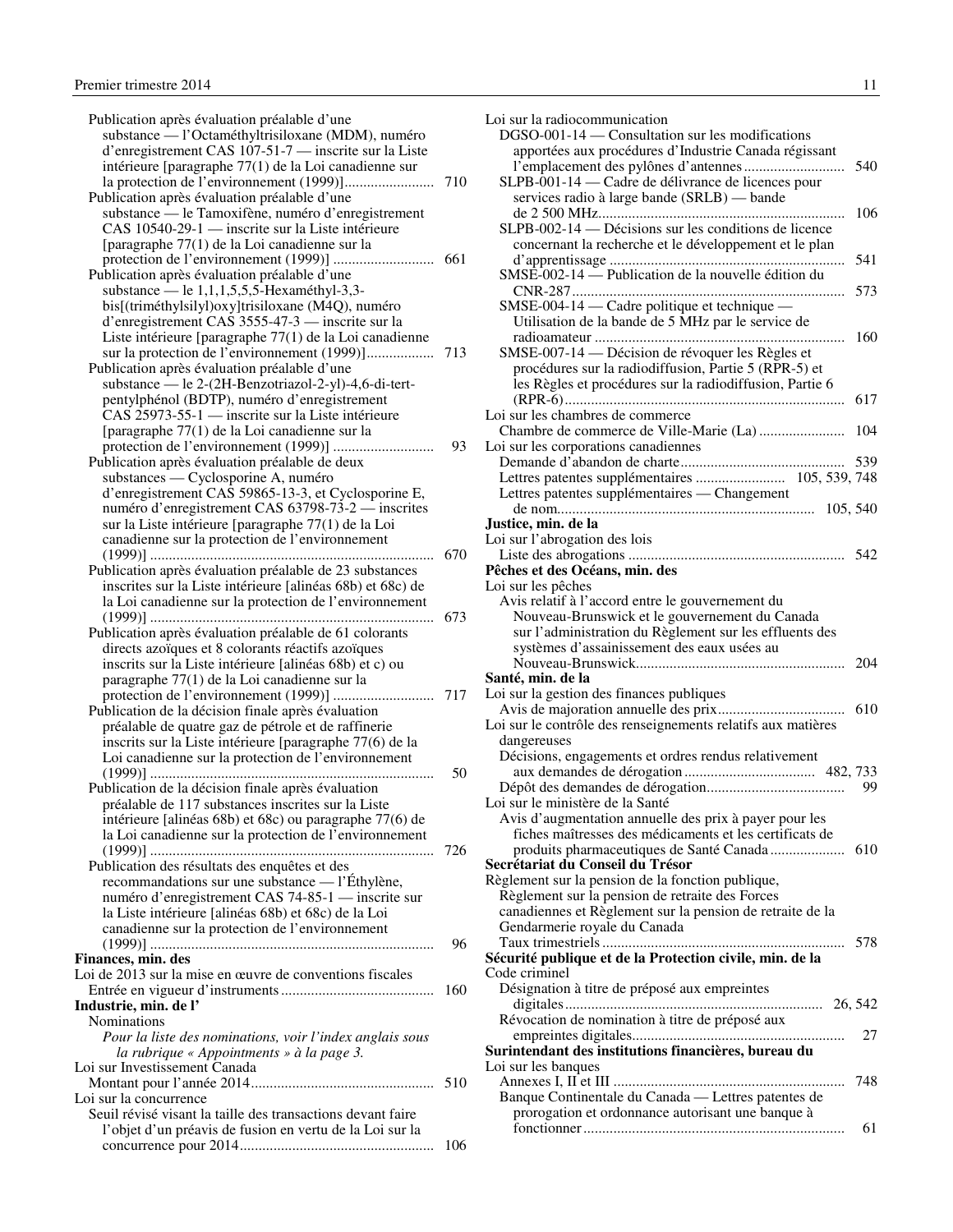<span id="page-13-0"></span>

| Banque de construction de Chine — Arrêté autorisant      |            |
|----------------------------------------------------------|------------|
| une banque étrangère à ouvrir une succursale au          |            |
|                                                          | 510        |
| Banque HSBC Canada — Lettres patentes de fusion et       | 204        |
| <b>BNP</b> Paribas                                       |            |
| Arrêté autorisant une banque étrangère à ouvrir une      |            |
|                                                          | 3          |
| Ordonnance autorisant l'exercice d'activités au          |            |
|                                                          | 61         |
| Royal Bank of Scotland plc (The) - Autorisation de       |            |
|                                                          | 552        |
| Loi sur les sociétés d'assurances                        |            |
| Intact Compagnie d'assurance - Lettres patentes de       |            |
|                                                          | 205        |
| Starr Insurance & Reinsurance Limited — Ordonnance       |            |
| autorisant à garantir au Canada des risques              | 3          |
|                                                          |            |
| Loi sur les sociétés de fiducie et de prêt               |            |
| Société de fiducie HSBC (Canada) — Lettres patentes de   |            |
|                                                          | 205        |
| <b>Transports, min. des</b>                              |            |
| Loi maritime du Canada                                   |            |
| Administration portuaire de Nanaïmo - Lettres patentes   |            |
|                                                          | 58         |
| Loi sur l'aéronautique                                   |            |
| Arrêté d'urgence n° 2 sur les vols à destination de la   |            |
|                                                          | 576        |
| Arrêté d'urgence sur les vols à destination de la Russie | 543        |
| Travaux publics et des Services gouvernementaux, min.    |            |
| des                                                      |            |
| Loi sur la production de défense                         |            |
| Avis concernant les modifications à venir à l'annexe de  |            |
|                                                          |            |
|                                                          |            |
| <b>COMMISSIONS</b>                                       |            |
| Agence canadienne d'inspection des aliments              |            |
| Loi sur l'Agence canadienne d'inspection des aliments    |            |
| Avis modifiant l'Avis sur les prix de l'Agence           |            |
|                                                          |            |
| Agence des services frontaliers du Canada                |            |
| Loi sur les mesures spéciales d'importation              |            |
|                                                          |            |
| Certains transformateurs à liquide diélectrique —        |            |
|                                                          | 626        |
| Agence du revenu du Canada                               |            |
| Loi de l'impôt sur le revenu                             |            |
| Révocation de l'enregistrement d'organismes de           |            |
|                                                          |            |
| 512, 554, 580, 627, 694, 755                             |            |
| Commission de la fonction publique                       |            |
| Loi sur l'emploi dans la fonction publique               |            |
| Permission accordée                                      |            |
|                                                          | 637        |
|                                                          | 763        |
|                                                          | 173        |
|                                                          | 638        |
|                                                          | 218        |
|                                                          | 638        |
|                                                          | 763        |
|                                                          | 559        |
|                                                          |            |
|                                                          |            |
|                                                          | 702        |
|                                                          | 218        |
|                                                          | 218        |
|                                                          | 173<br>520 |

| Permission et congé accordés                             |            |
|----------------------------------------------------------|------------|
|                                                          | 762        |
|                                                          | 519        |
|                                                          | 80         |
|                                                          | 558        |
| Conseil d'examen du prix des médicaments brevetés        |            |
| Loi sur les brevets                                      |            |
|                                                          | 590        |
| Conseil de la radiodiffusion et des télécommunications   |            |
| canadiennes                                              |            |
|                                                          |            |
| 212, 310, 515, 556, 581, 632, 699, 758                   |            |
| Avis de consultation                                     |            |
|                                                          | 8          |
|                                                          |            |
|                                                          | 214        |
|                                                          | 311        |
|                                                          | 515        |
|                                                          | 582        |
|                                                          | 633        |
| 2014-120, 2014-122 et 2014-126 à 2014-128                | 759        |
| Décisions                                                |            |
| 2013-712, 2013-713, 2013-715 à 2013-723, 2013-736 à      |            |
| 2013-740, 2013-742, 2013-743, 2013-745 et                |            |
|                                                          | 9          |
|                                                          | 79         |
|                                                          | 115        |
| 2014-15 à 2014-17, 2014-19 à 2014-21 et 2014-23          | 172        |
| 2014-24, 2014-25, 2014-29, 2014-30, 2014-34 et           |            |
|                                                          |            |
|                                                          | 217        |
| 2014-36, 2014-38, 2014-40, 2014-41, 2014-43, 2014-48     |            |
|                                                          | 312        |
|                                                          | 517        |
|                                                          | 557        |
| 2014-78, 2014-80, 2014-81, 2014-83 et 2014-94            | 588        |
| 2014-95, 2014-97, 2014-98 et 2014-104 à 2014-106         | 636        |
| 2014-107 à 2014-111, 2014-113 et 2014-115 à              |            |
|                                                          | 701        |
| 2014-121, 2014-123 à 2014-125, 2014-129 et 2014-131 à    |            |
|                                                          | 761        |
|                                                          |            |
| 582, 633, 700                                            |            |
|                                                          |            |
| 213, 310, 515, 556, 581, 632, 700, 759                   |            |
| Ordonnance                                               |            |
|                                                          | 588        |
|                                                          |            |
| Conseil des produits agricoles du Canada                 |            |
| Loi sur les offices des produits agricoles               |            |
| Avis d'audiences publiques dans le cadre d'une enquête   |            |
| sur le bien-fondé de la création d'un office canadien de |            |
|                                                          | 517        |
| Office national de l'énergie                             |            |
| Freepoint Commodities LLC — Demande visant               |            |
| l'exportation d'électricité aux États-Unis               | 31         |
| Tribunal canadien du commerce extérieur                  |            |
|                                                          | 76         |
|                                                          | 111        |
|                                                          | 112        |
|                                                          | 167        |
|                                                          | 513        |
|                                                          | 555        |
|                                                          | 629        |
|                                                          |            |
|                                                          |            |
|                                                          | 630        |
| Blocs-ressorts pour matelas                              |            |
|                                                          | 169<br>699 |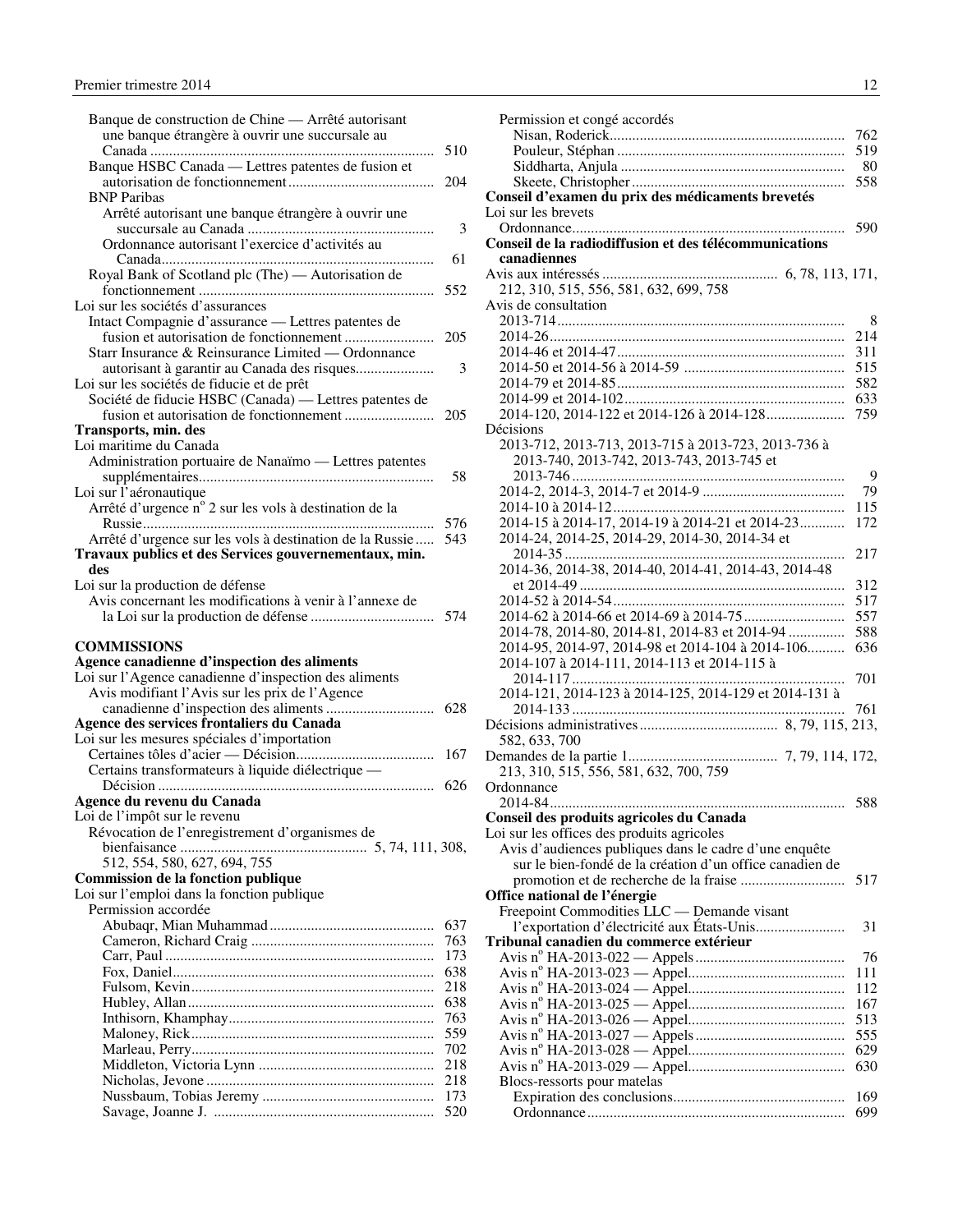<span id="page-14-0"></span>

| Certaines pièces d'attache — Expiration de                                                                    |        |
|---------------------------------------------------------------------------------------------------------------|--------|
| 631                                                                                                           |        |
| Communication, détection et fibres optiques — Enquête<br>514                                                  |        |
| Equipement industriel                                                                                         |        |
| 580                                                                                                           |        |
| 580                                                                                                           |        |
| 309                                                                                                           |        |
| Services de communication, de photographie, de                                                                |        |
| cartographie, d'impression et de publication -                                                                |        |
| 309                                                                                                           |        |
| Services de soutien professionnel et administratif et<br>services de soutien à la gestion — Décision          | 77     |
| Services pédagogiques et formation — Décision<br>112                                                          |        |
| Services professionnels, services administratifs et                                                           |        |
| services de soutien de la gestion — Décision<br>212                                                           |        |
|                                                                                                               | 78     |
| Tôles d'acier au carbone et tôles d'acier allié résistant à                                                   |        |
| faible teneur, laminées à chaud — Ordonnance<br>Tôles d'acier au carbone laminées à chaud — Ouverture         | 77     |
| 168                                                                                                           |        |
| Traitement de l'information et services de                                                                    |        |
| télécommunications connexes — Enquête 171, 698                                                                |        |
| Transformateurs à liquide diélectrique — Ouverture de                                                         |        |
| 696                                                                                                           |        |
|                                                                                                               | 5<br>6 |
| Tribunal de la concurrence                                                                                    |        |
| Loi sur la concurrence                                                                                        |        |
| 589                                                                                                           |        |
| Tribunal des droits de surface du Nunavut                                                                     |        |
| Loi sur les eaux du Nunavut et le Tribunal des droits de<br>surface du Nunavut                                |        |
| 762                                                                                                           |        |
|                                                                                                               |        |
| <b>DÉCRETS</b>                                                                                                |        |
| Transports, min. des                                                                                          |        |
| Loi sur l'aéronautique<br>Arrêté d'urgence n° 2 sur les vols à destination de la                              |        |
| 592                                                                                                           |        |
|                                                                                                               |        |
| <b>PARLEMENT</b>                                                                                              |        |
| <b>Chambre des communes</b>                                                                                   |        |
| Demandes introductives de projets de loi privés<br>(Deuxième session, quarante et unième législature)  4, 30, |        |
| 62, 110, 166, 211, 302, 511, 553, 579, 623, 693, 754                                                          |        |
| Commissaire aux élections fédérales                                                                           |        |
| Loi électorale du Canada                                                                                      |        |
|                                                                                                               |        |
| Directeur général des élections<br>Loi électorale du Canada                                                   |        |
| 624                                                                                                           |        |
| Facteur d'ajustement à l'inflation et Ajustement des                                                          |        |
| 624                                                                                                           |        |
|                                                                                                               | 62     |
| Modifications à l'annexe 2 de la Loi électorale du                                                            |        |
| 623                                                                                                           |        |
| 211<br>Radiation d'une association de circonscription                                                         |        |
| 624                                                                                                           |        |
|                                                                                                               |        |
| <b>RÈGLEMENTS PROJETÉS</b><br>Administration de pilotage du Pacifique                                         |        |

|  | Loi sur le pilotage |  |
|--|---------------------|--|
|  |                     |  |

| Règlement modifiant le Règlement sur les tarifs de |      |
|----------------------------------------------------|------|
|                                                    | -143 |

| Agence canadienne d'inspection des aliments                                                      |     |
|--------------------------------------------------------------------------------------------------|-----|
| Loi sur les sanctions administratives pécuniaires en matière                                     |     |
| d'agriculture et d'agroalimentaire                                                               |     |
| Règlement modifiant le Règlement sur les sanctions                                               |     |
| administratives pécuniaires en matière d'agriculture et                                          |     |
|                                                                                                  | 526 |
| Agence des services frontaliers du Canada<br>Loi sur l'immigration et la protection des réfugiés |     |
|                                                                                                  |     |
| Règlement modifiant le Règlement sur l'immigration et                                            | 395 |
| Loi sur les douanes                                                                              |     |
| Règlement modifiant certains règlements pris en vertu de                                         |     |
|                                                                                                  | 318 |
| Commission de la fonction publique                                                               |     |
| Loi sur l'emploi dans la fonction publique                                                       |     |
| Règlement sur l'emploi occasionnel à la Gendarmerie                                              |     |
|                                                                                                  | 20  |
| Cour d'appel fédérale et Cour fédérale                                                           |     |
| Loi sur les Cours fédérales                                                                      |     |
| Règles modifiant les Règles des Cours fédérales 121                                              |     |
| Environnement, min. de l', et min. de la Santé                                                   |     |
| Loi canadienne sur la protection de l'environnement (1999)                                       |     |
| Décret d'inscription de substances toxiques à l'annexe 1                                         |     |
| de la Loi canadienne sur la protection de                                                        |     |
| l'environnement (1999) [4 gaz de pétrole et de                                                   |     |
|                                                                                                  | 414 |
| Décret d'inscription de substances toxiques à l'annexe 1                                         |     |
| de la Loi canadienne sur la protection de                                                        |     |
| l'environnement (1999) [40 gaz de pétrole et de                                                  |     |
| $\cdots$                                                                                         | 402 |
| Décret modifiant l'annexe 3 de la Loi canadienne sur la                                          | 767 |
|                                                                                                  |     |
| Industrie, min. de l'<br>Loi sur le droit d'auteur                                               |     |
| Déclaration limitant le droit à rémunération équitable                                           |     |
| pour certains pays parties à la Convention de Rome ou                                            |     |
|                                                                                                  | 563 |
| Pêches et des Océans, min. des                                                                   |     |
| Loi sur les pêches                                                                               |     |
| Règlement modifiant le Règlement sur les effluents des                                           |     |
|                                                                                                  |     |
| Règlement prévoyant les conditions de prise des                                                  |     |
| règlements en vertu du paragraphe 36(5.2) de la Loi                                              |     |
|                                                                                                  | 421 |
| Règlement sur les activités de recherche dans la Région                                          |     |
|                                                                                                  |     |
| Ressources humaines et du Développement des                                                      |     |
| compétences, min. des                                                                            |     |
| Régime de pensions du Canada<br>Règlement modifiant le Règlement sur le Régime de                |     |
|                                                                                                  |     |
| Santé, min. de la                                                                                |     |
| Loi canadienne sur la sécurité des produits de                                                   |     |
| consommation                                                                                     |     |
| Règlement sur le potentiel incendiaire des cigarettes                                            |     |
|                                                                                                  | 595 |
| Loi sur le tabac                                                                                 |     |
| Règlement abrogeant le Règlement sur le potentiel                                                |     |
|                                                                                                  | 602 |
|                                                                                                  |     |
| Règlement correctif visant le Règlement sur                                                      | 605 |
| l'information relative aux produits du tabac                                                     |     |
| Règlement modifiant le Règlement sur le tabac (saisie et                                         |     |
|                                                                                                  | 603 |
| Loi sur les aliments et drogues                                                                  |     |
| Règlement modifiant le Règlement sur les aliments et<br>drogues (bœuf attendri mécaniquement)    | 440 |